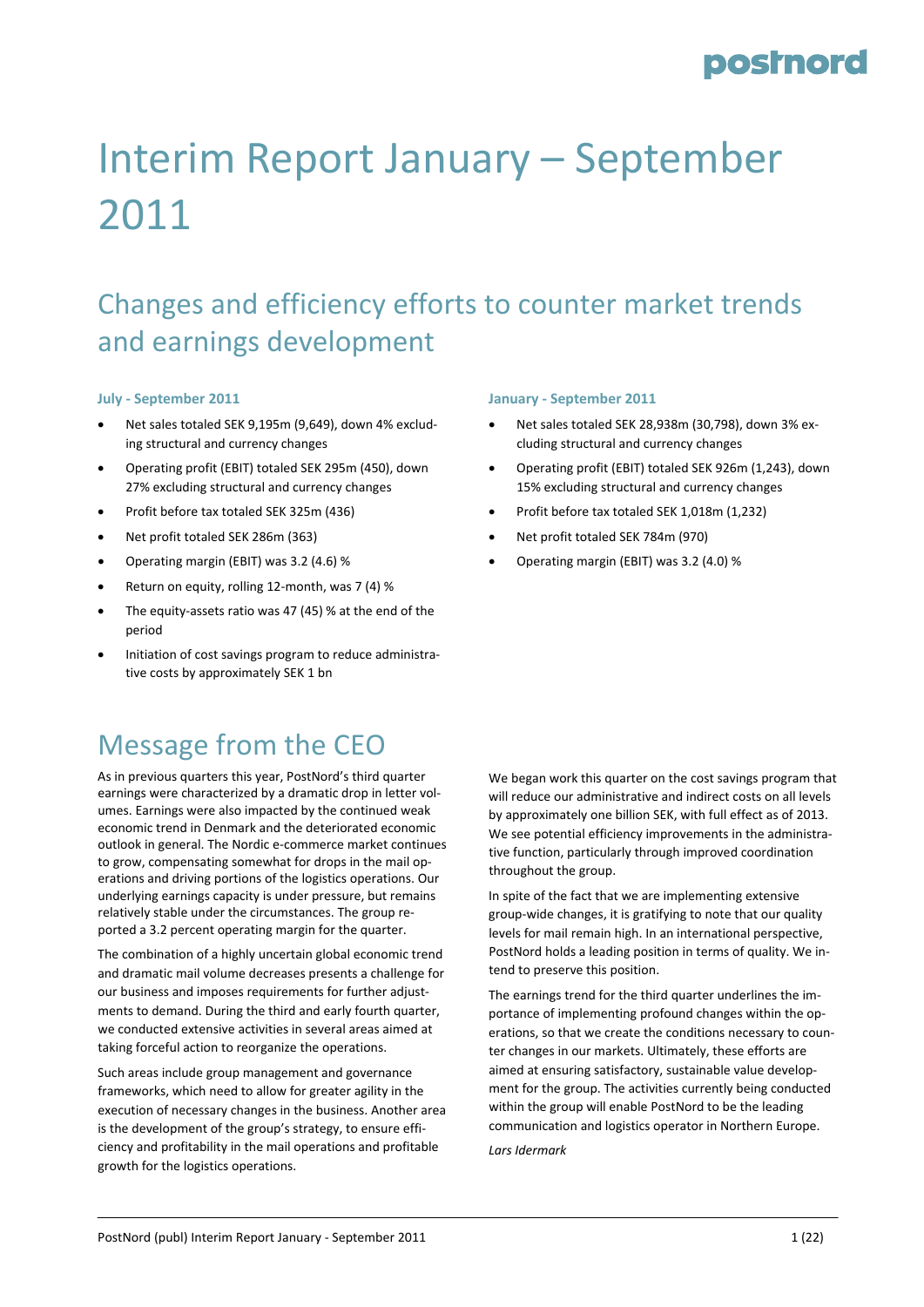### Financial overview and key ratios

|                                           | Jul-Sep        | Jul-Sep |          |        |        | Jan-Sep |          | Jan-Dec |        |
|-------------------------------------------|----------------|---------|----------|--------|--------|---------|----------|---------|--------|
| SEKm, unless otherwise specified          | 2011           | 2010    | Change   |        | 2011   | 2010    | Change   |         | 2010   |
| Net sales                                 | 9,195          | 9,649   | $-454$   | $-5%$  | 28,938 | 30,798  | $-1,860$ | -6%     | 41,669 |
| Expenses                                  | 9,011          | 9,244   | $-233$   | $-3%$  | 28,217 | 29,755  | $-1,538$ | $-5%$   | 40,589 |
| Operating profit (EBITDA)                 | 710            | 912     | $-202$   | $-22%$ | 2,165  | 2,642   | $-477$   | $-18%$  | 3,292  |
| Operating profit (EBIT) <sup>2)</sup>     | 295            | 450     | $-155$   | $-34%$ | 926    | 1,243   | $-317$   | $-26%$  | 1,375  |
| Net financial items                       | 30             | $-14$   | 44       | >100%  | 92     | $-11$   | 103      | >100%   | $-27$  |
| Profit before tax                         | 325            | 436     | $-111$   | $-25%$ | 1,018  | 1,232   | $-214$   | $-17%$  | 1,348  |
| Net profit                                | 286            | 363     | $-77$    | $-21%$ | 784    | 970     | $-186$   | $-19%$  | 1,031  |
| Balance sheet total, ending balance       | 25,180         | 26,417  | $-1,237$ | -5%    | 25,180 | 26,417  | $-1,237$ | $-5%$   | 25,783 |
| Cash and cash equivalents, ending balance | 1,758          | 3,425   | $-1,667$ | -49%   | 1,758  | 3,425   | $-1,667$ | $-49%$  | 3,640  |
| Equity, ending balance                    | 11,726         | 11,796  | $-70$    | $-1%$  | 11,726 | 11,796  | $-70$    | $-1%$   | 11,753 |
| Net financial position excl. pensions,    |                |         |          |        |        |         |          |         |        |
| ending balance                            | 836            | 1,883   | $-1,047$ | $-56%$ | 836    | 1,883   | $-1,047$ | $-56%$  | 2,354  |
| Cash flows from operating activities      | $-361$         | $-76$   | $-285$   | na     | 310    | 865     | $-555$   | $-64%$  | 1,824  |
| Operating margin (EBITDA), %              | 7.6            | 9.4     | $-1.8$   |        | 7.4    | 8.5     | $-1.1$   |         | 7.8    |
| Operating margin (EBIT), %                | 3.2            | 4.6     | $-1.4$   |        | 3.2    | 4.0     | $-0.8$   |         | 3.3    |
|                                           |                |         |          |        |        |         |          |         |        |
| ROE, rolling 12-month, %                  | $\overline{7}$ | 4       | 3        |        |        | 4       | 3        |         | 8      |
| Equity-Assets ratio, end of period, %     | 47             | 45      | 2        |        | 47     | 45      | 2        |         | 46     |
| Average number of employees               | 42,654         | 45,332  | $-2,678$ | -6%    | 42,162 | 44,400  | $-2,238$ | $-5%$   | 44,060 |

 $^{1)}$  Net sales, excluding structural and currency changes, decreased 4% for Jul-Sep 2011 and 3% for Jan-Sep 2011.

<sup>2)</sup> Operating profit (EBIT), excluding structural and currency changes, decreased 27% for Jul-Sep 2011 and 15% for Jan-Sep 2011.

### **Highlights**

#### **The quarter**

**On July 1, 2011**, PostNord launched the market's first pan‐ Nordic parcel service (the MyPack B2C service) and pallet service. The launch is an important step in strengthening the group's logistics offer, and allows PostNord corporate cus‐ tomers to send parcels and pallets within the entire Nordic region as easily as they do for domestic deliveries.

**On July 1, 2011**, the acquisition of Eek Transport AS was fi‐ nalized. The business is included in PostNord's financial statements as of this date.

**On August 1, 2011**, Strålfors divested the division Strålfors Identification Solutions, and is concentrating its operations on business communications. Strålfors and EsonPac Holding AB formed a new, jointly‐owned company (EsonPac Group AB) which acquired the shares of Strålfors Identification Solu‐ tion and EsonPac. The transaction created one of the Nordic region's leading packaging groups.

**On August 1, 2011**, the group sold Fastighets AB Kvasten 8. The sale produced a positive effect on operating profit of SEK 81m in the third quarter of 2011.

**On August 8, 2011**, the media group Herenco announced the closure of the Nässjö printing plant. Strålfors signed an agreement with the Nässjö printing plant for the take‐over of the company's customer agreements as of mid‐November.

**On August 24, 2011**, it was announced that Posten AB and Google are expanding their direct marketing collaboration, under which Posten is the first authorized retailer of Google AdWords in the Nordic region. The collaboration represents another step in Posten's strategy to grow in direct marketing through developing combined physical and digital services.

**On August 30, 2011**, PostNord announced that a special cost savings program will reduce the group's administrative costs by approximately SEK 1 bn, with full effect as of 2013. The group's management structure was also adjusted in order to increase maneuverability and focus on profitability.

**On August 30, 2011**, PostNord announced the group's acqui‐ sition of the remaining shares in the logistics company Transportgruppen A/S. The group now holds 100% of the shares. Transportgruppen is one of Denmark's largest na‐ tional pallet and mixed cargo groupage distributors.

**On September 1, 2011**, the acquisition of Nils Hansson Logis‐ tics AB was finalized. The business is included in PostNord's financial statements as of this date.

**On September 30, 2011**, Post Danmark A/S announced price increases in certain areas, effective as of January 1, 2012. Among other things, B2C parcel rates will be raised an aver‐ age of 2.5%. Rates for overseas parcels and letters will also be raised.

#### **Subsequent events**

**On October 18, 2011**, the Swedish Post and Telecom Agency (PTS) announced its decision on new licensing requirements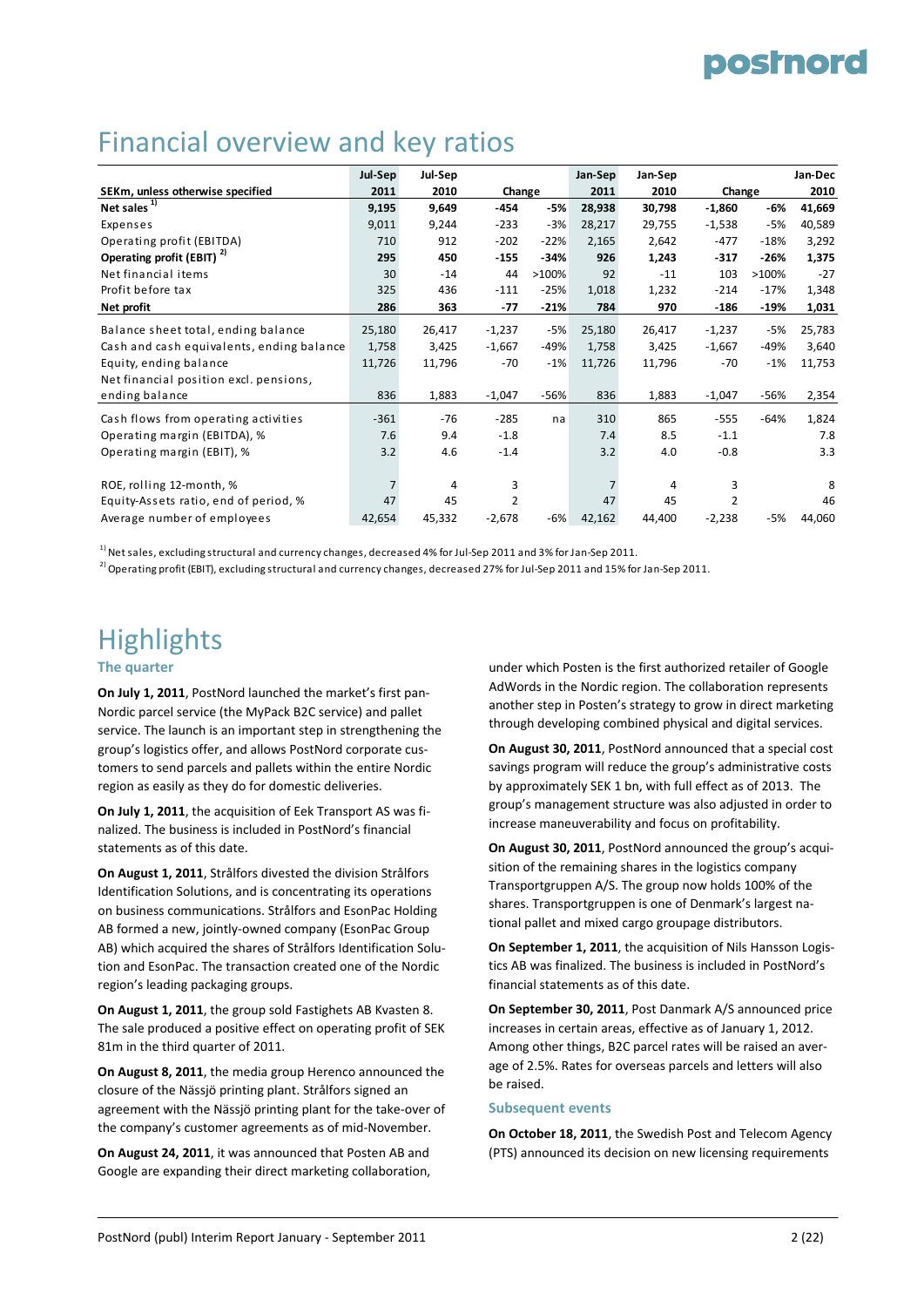

for Posten AB. The new requirements are effective retroac‐ tively as of October 15, 2011.

**On October 27, 2011**, the group announced Posten AB's sign‐ ing of a framework agreement with the Swedish state for letter and parcel delivery, valued at approximately SEK 800m per year through March 2013, with the possibility of exten‐ sion through March 2015. The agreement supersedes a pre‐ vious framework agreement wihthe the Swedish state.

#### **Changes to group management**

Changes were made to group management structure during the third and early fourth quarters, aimed at improving ma‐ neuverability and profit focus.

Two group functions were eliminated. One Executive Vice President position and one Deputy CEO position were estab‐ lished, and a five‐member executive team was established within group management. A new unit for Group Support & Shared Services was formed.

Mats Lönnqvist was employed as PostNord's Executive Vice President and CFO. He is a member of PostNord's group management and executive team as of November 1, 2011.

Following the changes, PostNord's group management is as follows:

- Lars Idermark, President and CEO
- K. B. Pedersen, Executive Vice President and Deputy **CEO**
- Mats Lönnqvist, Executive Vice President and CFO
- Andreas Falkenmark, Head of Business Area Medde‐ lande Sverige
- Henrik Höjsgaard, Head of Business Area Logistics
- Finn Hansen, Head of Business Area Breve Danmark
- Per Samuelson, Head of Business Area Strålfors
- Palle Juliussen, HR Director and Head of group function Legal
- Per Mossberg, Director of Corporate Communications
- Joss Delissen, CIO
- Johanna Allert, Head of Group Support & Shared Ser‐ vices
- Head of Corporate Strategy (to be recruited)

The executive team is comprised of Lars Idermark, Mats Lönnqvist, K B Pedersen, Palle Juliussen and Head of Corpo‐ rate Strategy.

As a result, Göran Sällqvist, Executive Vice President, and Bo Friberg, CFO, left group management on August 30 and Viveca Bergstedt Sten, General Counsel, left on October 31, 2011.

### Net sales and profit

#### **Net sales**

|                        |         |         |             | Of which |       |              |         |         | Of which    |        |       |              |
|------------------------|---------|---------|-------------|----------|-------|--------------|---------|---------|-------------|--------|-------|--------------|
|                        |         |         |             |          |       | Change excl. |         |         |             |        |       | Change excl. |
|                        | Jul-Sep | Jul-Sep |             | Struc-   | Curr- | structural & | Jan-Sep | Jan-Sep |             | Struc- | Curr- | structural & |
| <b>SEKm</b>            | 2011    |         | 2010 Change | tural    | ency  | currency     | 2011    |         | 2010 Change | tural  | ency  | currency     |
| Breve Danmark          | 2,177   | 2.428   | $-10%$      |          | $-1%$ | -9%          | 6,892   | 8,158   | $-16%$      |        | $-6%$ | -9%          |
| Meddelande Sverige     | 3,434   | 3.591   | $-4%$       |          | 0%    | $-4%$        | 11,090  | 11,365  | $-2%$       |        | 0%    | $-2%$        |
| Strålfors              | 675     | 764     | $-12%$      | $-11%$   | 0%    | 0%           | 2,334   | 2,546   | -8%         | $-3%$  | $-3%$ | $-2%$        |
| Logistics              | 3,042   | 2.989   | 2%          | 4%       | $-1%$ | $-1%$        | 9,035   | 9,139   | $-1%$       | 1%     | $-3%$ | 1%           |
| Other and eliminations | $-133$  | $-123$  |             |          |       |              | $-413$  | $-410$  |             |        |       |              |
| Group                  | 9.195   | 9.649   | -5%         | 0%       | $-1%$ | -4%          | 28.938  | 30.798  | -6%         | 0%     | $-3%$ | -3%          |

#### **Operating profit**

|                        |         |         |        |        |          | Change excl. |         |         |        |        |        | Change excl. |
|------------------------|---------|---------|--------|--------|----------|--------------|---------|---------|--------|--------|--------|--------------|
|                        | Jul-Sep | Jul-Sep |        |        |          | structural & | Jan-Sep | Jan-Sep |        |        |        | structural & |
| <b>SEKm</b>            | 2011    | 2010    | Change |        | currency |              | 2011    |         | Change |        |        | currency     |
| <b>Breve Danmark</b>   | 129     | 133     | -4     | $-3%$  | 31       | 32%          | 207     | 581     | $-374$ | $-64%$ | $-256$ | $-51%$       |
| Meddelande Sverige     | 76      | 242     | $-166$ | $-69%$ | $-134$   | $-55%$       | 506     | 661     | $-155$ | $-23%$ | $-122$ | $-19%$       |
| Strålfors              | $-31$   | $-21$   | $-10$  | $-51%$ | -5       | $-22%$       | $-73$   | $-42$   | $-31$  | $-76%$ | $-25$  | $-60%$       |
| Logistik               | 66      | 100     | $-34$  | $-34%$ | $-38$    | $-39%$       | 139     | 78      | 61     | 79%    | 57     | 76%          |
| Other and eliminations | 55      | $-4$    | 59     |        | 30       |              | 147     | $-35$   | 182    |        | 159    |              |
| Group                  | 295     | 450     | $-155$ | $-34%$ | $-116$   | $-27%$       | 926     | 1.243   | $-317$ | $-26%$ | $-187$ | $-15%$       |

#### **July‐September 2011**

The group's net sales totaled SEK 9,195m (9,649). Net sales continued to be adversely impacted by exchange rate changes, although these were not as extensive as in recent quarters. Net sales fell 4% excluding structural and currency changes. This was primarily due to the weak Danish economy and strong and increasing competition from digital alterna‐ tives to mail for the three business areas that receive reve‐ nues from the mail operations.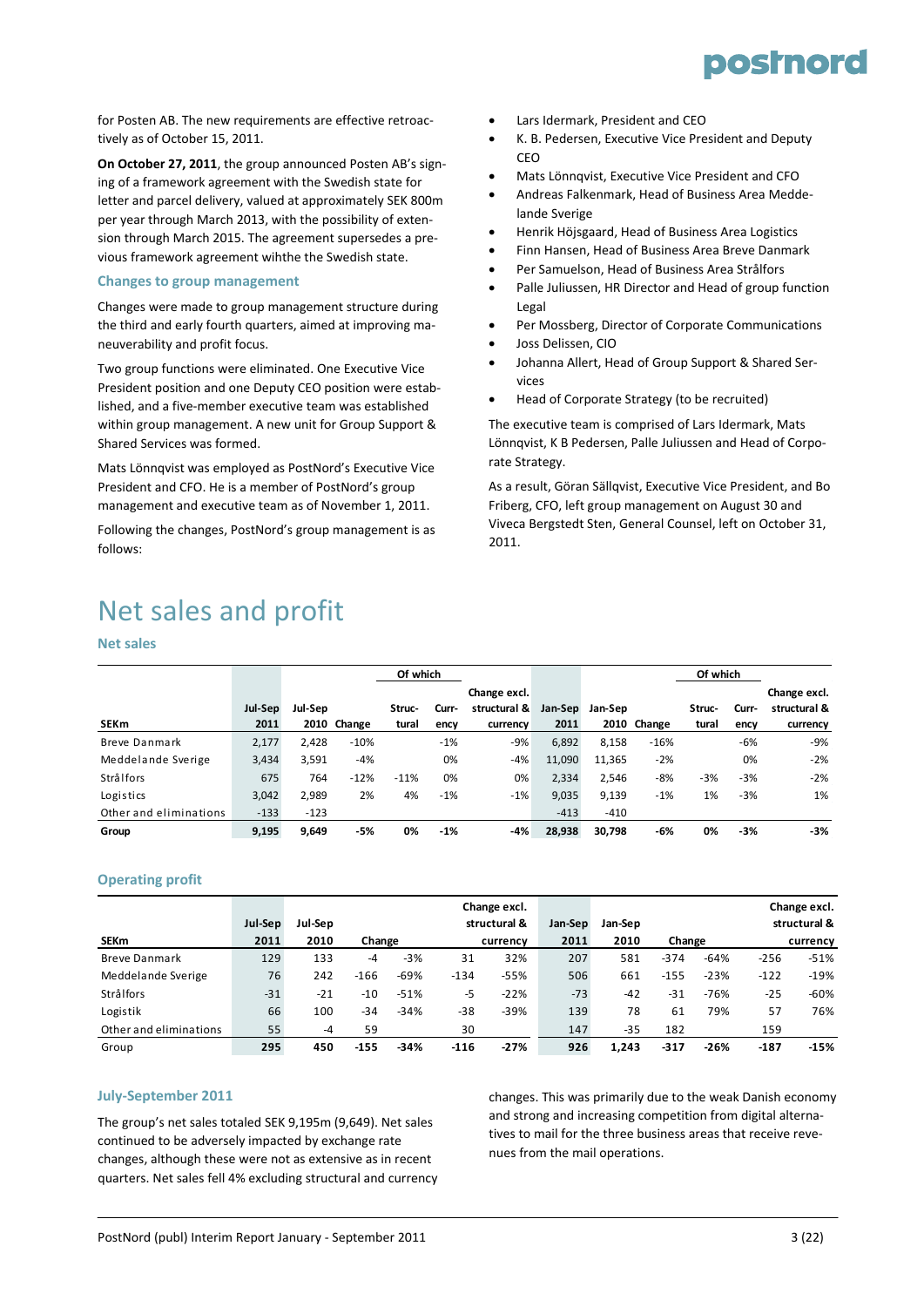### posinord

Group operating expenses totaled SEK 9,011m (9,244), down 3% excluding structural and currency changes. The change is attributable to reduced volumes and includes reduced per‐ sonnel expenses and other effects of ongoing action pro‐ grams. The lower personnel expenses were primarily attrib‐ utable to the reduced average number of employees and the annual revaluation of pension commitments. A cost savings program was initiated during the third quarter aimed at re‐ ducing group administrative costs by approximately SEK 1bn, with full effect as of 2013.

Operating profit totaled SEK 295m (450), a reduction of 27% excluding structural and currency changes. Structural changes were comprised of closure costs totaling SEK 105m (‐16) and a SEK 80m positive effect of acquisitions and di‐ vestments of companies.

Net financial items totaled SEK 30m (‐14). The change is due to increased return on investments.

Tax totaled SEK 39m (73).

Net profit totaled SEK 286m (363). Net earnings per share were SEK 0.14 (0.18).

Return on equity, rolling 12‐month, was 7 (4) % after the quarter.

#### **Breve Danmark (Mail)**

Net sales for Breve Danmark totaled SEK 2,177m (2,428) and were down 9% excluding currency changes. Total income, including internal transactions, was SEK 2,596m (2,851). The business area was affected by the weak Danish economy and continued volume drops. All in all, letter volumes fell 11%. Magazine mail and UDM volumes also fell during the quarter due to increased market competition. Breve Danmark took steps to boost sales to small and medium‐sized corporate customers, and efforts are also being made to increase mar‐ ket awareness in terms of the value of physical mail.

Operating expenses totaled SEK 2,467m (2,718) and were down 9% excluding structural and currency changes. The re‐ duction in expenses is attributable to the adjustment of costs to lower volumes and ongoing streamlining activities. Per‐ sonnel expenses were down due to a lower average number of employees. The reduction in Other expenses was due to lower costs for work‐related injuries.

Operating profit totaled SEK 129m (133). The operating mar‐ gin was 5.0 (4.7) %. When items affecting comparability are excluded, the operating margin was 3.8%.

#### **Meddelande Sverige (Mail)**

Net sales for Meddelande Sverige totaled SEK 3,434m (3,591), down 4%. Total income was SEK 3,611m (3,752). Let‐ ter volumes continued to be affected by competition from digital alternatives, with an aggregate decline of 5%. The vol‐ ume decrease is also attributable to the fact that last year's volumes were buoyed by the Swedish general election. UDM volumes fell, due in part to volume effects from the 2010 general election. E‐commerce remained strong and the number of mail items handled by Posten's partner outlets increased during the quarter. The adjustment of the provi‐

sion for stamps sold but unutilized during the third quarter 2011 adversely impacted income by SEK 36m. Excluding items affecting comparability and effects attributable to the election, the business area's net sales fell 2%. The business continues its efforts to promote physical mail as a communi‐ cation channel and is also developing new digital interfaces towards customers and further developing e‐commerce ser‐ vices.

Operating expenses totaled SEK 3,535m (3,510) and were unchanged excluding structural and currency changes. The quarter was burdened with increased expenses for early re‐ tirement pensions. Despite this, personnel expenses were down 2% due to a lower average number of employees. Transport expenses increased due to higher fuel prices. IT expenses increased following efforts to streamline the opera‐ tion over the long term.

Operating profit totaled SEK 76m (242). Operating margin was 2.1 (6.4) %. When items affecting comparability are excluded, the operating margin was 3.6%.

#### **Strålfors**

Net sales for Strålfors (the business area's name was changed from Information Logistics) totaled SEK 675m (764) and were unchanged excluding structural and currency changes. Total income was SEK 665m (771). Structural changes are attributable to divestment of the unprofitable division Strålfors Identification Solutions, as part of Strålfors' concentration of the operation on business communications. New business volumes, primarily in the Nordic region, com‐ pensated for the negative effects of digitalization.

Operating expenses totaled SEK 697m (793), unchanged ex‐ cluding structural and currency changes.

Operating profit totaled SEK ‐31m (‐21). Excluding structural and currency changes, operating profit totaled ‐16 (‐11).

#### **Logistics**

Net sales totaled SEK 3,042m (2,989), up 2%. Total income was SEK 3,372m (3,312). Business area Logistics closed several strategic acquisitions during the quarter to further strengthen PostNord's competitiveness in the Nordic logistics market. Parcel volumes were unchanged year‐on‐year. The Danish market continued to be characterized by tough com‐ petition, price pressure and the weak Danish economy. Sales were up for the Norwegian operations, and the Swedish operations continued to develop satisfactorily.

Operating expenses totaled SEK 3,306m (3,212), up 3% and were unchanged excluding structural and currency changes.

Operating profit totaled SEK 66m (100). The operating mar‐ gin was 2.0 (3.0) %.

#### **January‐September 2011**

Net sales totaled SEK 28,938m (30,798), down 3% excluding structural and currency changes. The decrease was primarily attributable to competition from digital alternatives and a weak economic trend in Denmark.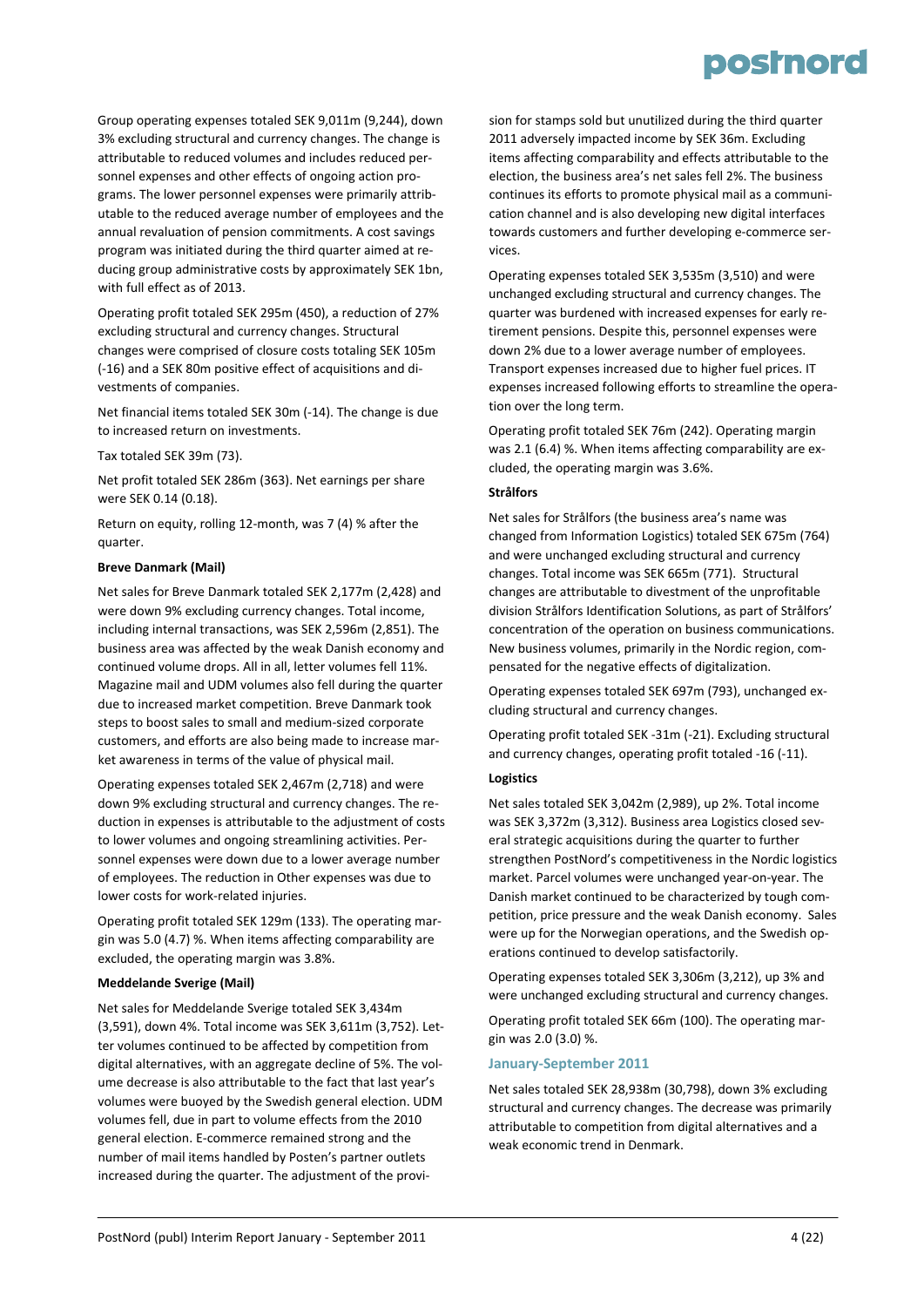

Group operating expenses, excluding structural and currency changes, fell 3%.

Operating profit totaled SEK 926m (1,243) and was down 15% excluding structural and currency changes.

Net financial items totaled SEK 92m (‐11). The change was attributable to higher returns on investments.

Tax totaled SEK 234m (262).

Net profit totaled SEK 784m (970). Earnings per share were SEK 0.39 (0.48).

### Financial position

Group equity as of September 30, 2011 totaled SEK 11,726m, down SEK 27m from December 31, 2010.

Exchange rate fluctuations, primarily in SEK versus DKK, EUR and NOK, produced a translation effect of SEK 193m. The eq‐ uity‐assets ratio as of September 30, 2011 was 47%, up one percentage point from December 31, 2010.

Net financial position totaled SEK 3,116m, a decrease of SEK 763m from December 31, 2010. Excluding pensions, the net financial position totaled SEK 836m, down SEK 1,518m from December 31, 2010. The change is primarily attributable to a dividend distribution of SEK 1 bn and to increased invest‐ ments of SEK 297m.

#### **Consolidated net financial position**

|                                        | Sep 30, | Sep 30, | Dec 31, |
|----------------------------------------|---------|---------|---------|
| <b>SEKm</b>                            | 2011    | 2010    | 2010    |
| Financial investments                  | 192     | 148     | 155     |
| Long-term receivables                  | 20      | 15      | 13      |
| Cash and cash equivalents              | 1,758   | 3,425   | 3,640   |
| <b>Total financial assets</b>          | 1,970   | 3,588   | 3,808   |
| Long-term interest-bearing liabilities | 1,031   | 743     | 1,047   |
| Current interest-bearing liabilities   | 103     | 962     | 407     |
| <b>Total financial liabilities</b>     | 1,134   | 1,705   | 1,454   |
| Net financial position excl. pensions  | 836     | 1,883   | 2,354   |
| Pension-related assets                 | 3,649   | 3,286   | 2,983   |
| Pension-related liabilities            | 1,369   | 1,546   | 1,458   |
| Net financial position incl. pensions  | 3,116   | 3,623   | 3.879   |

### Cash flows

#### **July‐September 2011**

Cash flows from operating activities before changes in work‐ ing capital totaled SEK 237m (560). The liquidity effect as re‐ gards pensions totaled SEK ‐260m (‐261). Posten's Pension Fund safeguards pension commitments for Posten AB, Pos‐ ten Meddelande AB and Posten Logistik AB. The companies transfer new pension commitments in the fund and receive compensation for pension payments. SEK 0m (144) was transferred to the fund during the period and compensation totaling SEK 0m (144) was received.

Investments totaled SEK 397m (249). Investments in tangible fixed assets totaled SEK 293m (212) and investments in in‐ tangible fixed assets totaled SEK 88m (37). Investments in‐ cluded sorting equipment, vehicles and capitalization of de‐

velopment expenditures in integrated joint IT solutions. PostNord strengthened its market position within logistics services during the quarter through acquisitions of subsidiaries, with a net liquidity effect of SEK 152m (0).

Cash flows from financing activities totaled SEK 13m (‐43).

Cash and cash equivalents totaled SEK 1,758m at the end of the period, down SEK 482m from June 30, 2011.

#### **January‐September 2011**

Cash flows from operating activities before changes in work‐ ing capital totaled SEK 944m (1,469). The liquidity effect as regards pensions totaled SEK ‐792m (‐789). SEK 251m (299) was transferred to the fund during the period and compensation of SEK 251m (299) was received.

Investments totaled SEK 1,068m (771). Investments in tangi‐ ble fixed assets totaled SEK 841m (637). Acquisition of subsidiaries, net liquidity effect, totaled SEK 293m (0). The ac‐ quisitions were primarily of land and buildings for new ter‐ minal structures and acquisitions to strengthen the market position within logistics services.

Cash flows from financing activities totaled SEK ‐1,292m (‐1,541).

Cash and cash equivalents totaled SEK 1,758m at the end of the period, down SEK 1,882m from December 31, 2010.

### Parent company

The parent company, which changed its name to PostNord AB as of May 17, 2011, ran a very limited operation and has only one employee, the President/CEO. No net sales were reported for the quarter or the interim period. Operating ex‐ penses totaled SEK 7m (4) for the quarter and SEK 18m (14) for the interim period. Financial items totaled SEK 6m (2) for the quarter and SEK 1,002m (‐43) for the interim period. The amount for the interim period last year was primarily attrib‐ utable to currency effects. SEK 992m (0) of financial items was attributable to dividends from subsidiaries during the second quarter. Profit before tax totaled SEK 3m (‐2) for the quarter and SEK 997m (‐57) for the interim period, and profit after tax totaled SEK 3m (‐2) and SEK 997m (‐61) respectively. No cash and cash equivalents were reported and no invest‐ ments were made in tangible fixed assets.

### Risks and uncertainties for the group and the parent company

Risks, risk management and factors that may affect the par‐ ent company's and the group's businesses are described in PostNord's (formerly Posten Norden) 2010 Annual Report. Changes thereto are set forth below.

The uncertainty surrounding the global economy increased significantly during the third quarter, impacting all of Post-Nord's business areas due to increased uncertainty about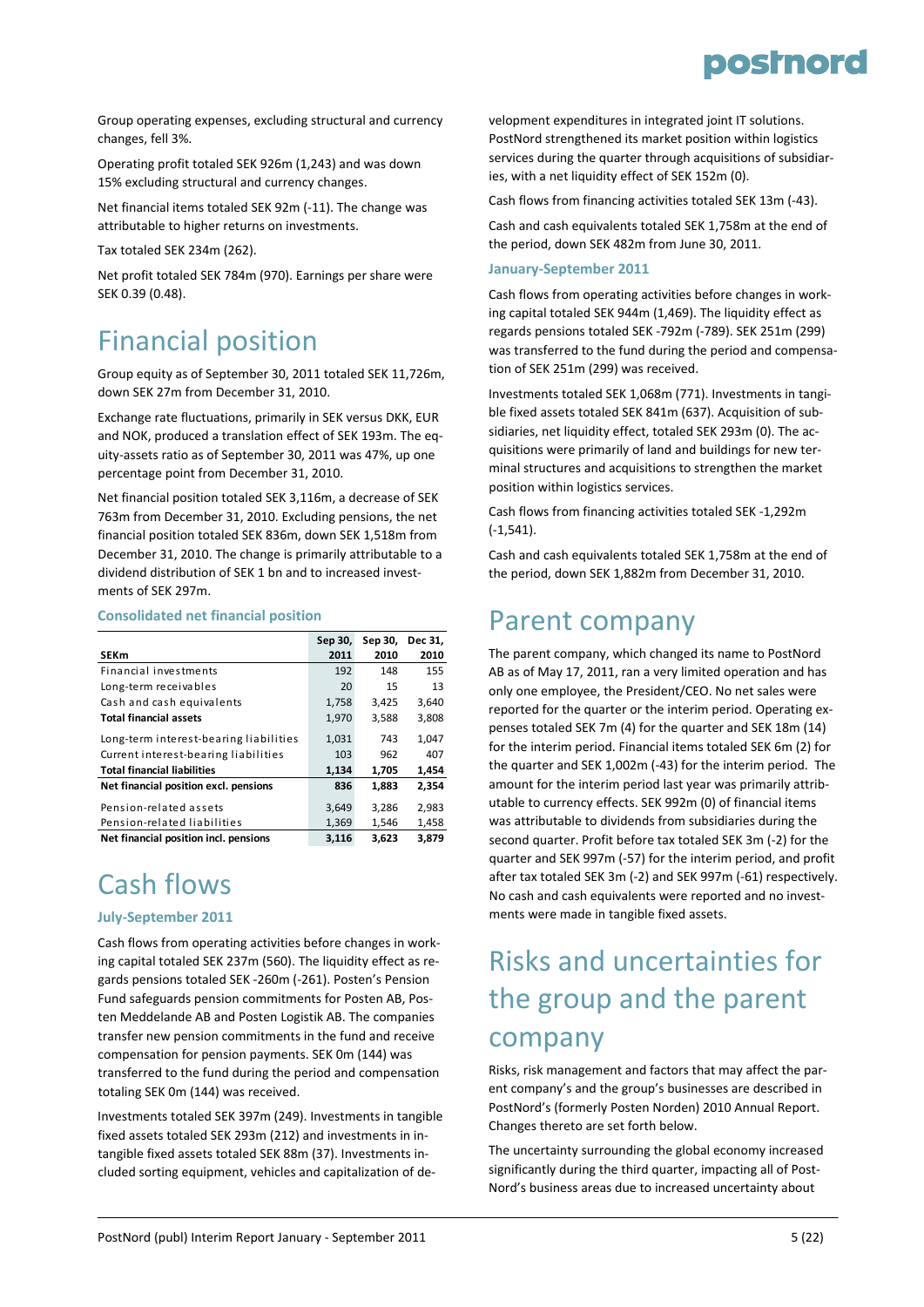

demand in PostNord's markets within communication and logistics.

Competition from digital alternatives is extensive in Denmark and mail volumes fell 12% during the first nine months of 2011, as compared to 11% during the corresponding period last year. The market situation and volume trend impose re‐ quirements for implementation of further activities to reduce the group's cost base.

In early May 2011 the Swedish Competition Authority con‐ ducted an on‐site inspection of Posten Meddelande AB. The Competition Authority's inquiry is still underway.

In May 2011, Bring Citymail Denmark A/S, owned by the Norwegian state‐owned Posten Norge, sued Post Danmark A/S in Copenhagen District Court. The case has since been referred to the Maritime and Commercial Court upon Post Danmark's request. In its complaint, Bring Citymail Denmark alleges that it suffered losses of volume and revenue stem‐ ming from Post Danmark's violation of anti‐trust regulations.

\*\*\*

Stockholm, November 9, 2011 PostNord AB (Publ)

*Lars Idermark* President and Chief Executive Officer

This report has not been audited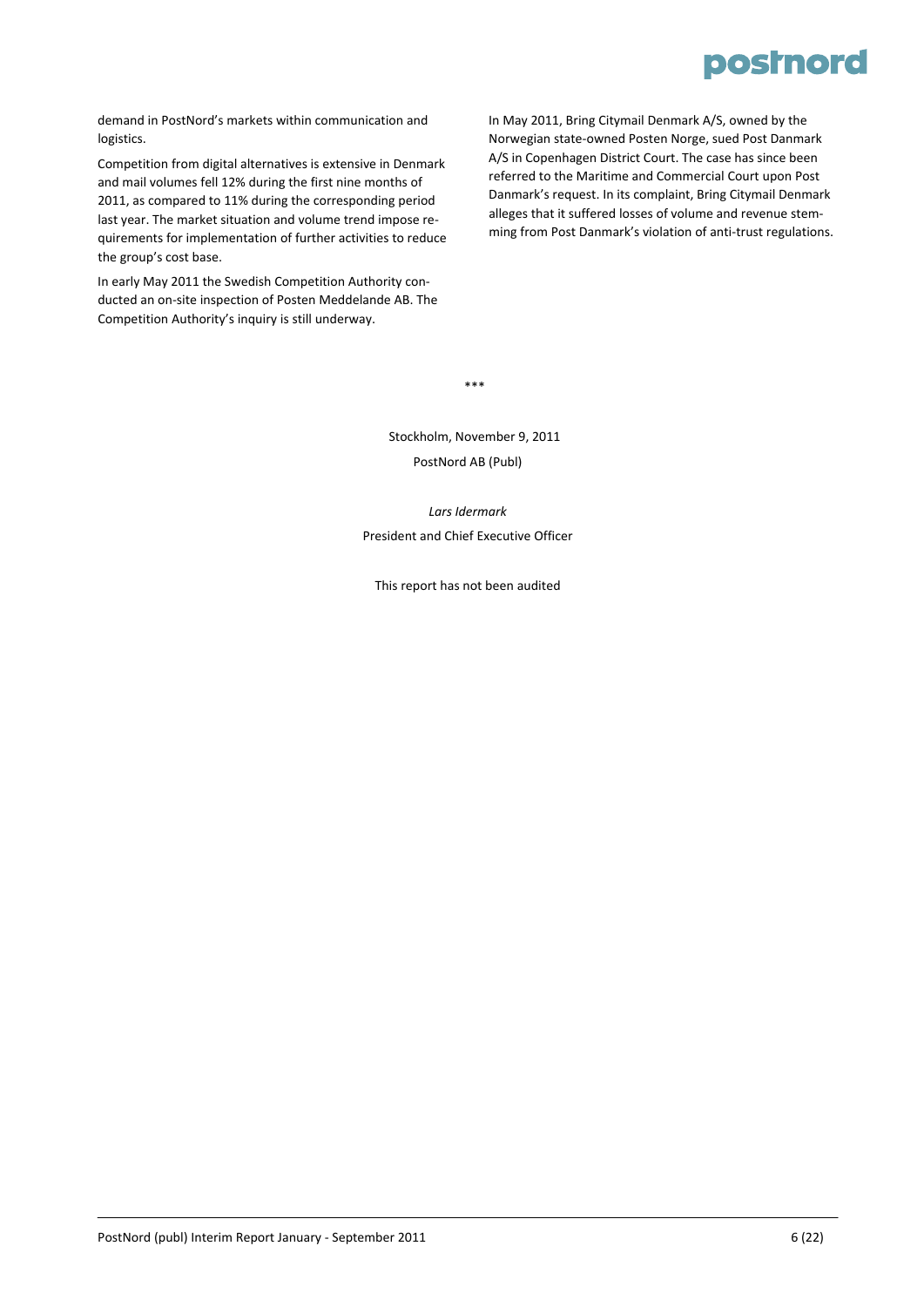### Review report

Auditor's review of interim financial information (Interim Report) prepared in accordance with IAS 34 and chapter 9 of the Annual Reports Act (1995:1554).

To the Board of Directors of PostNord AB (publ)

Corporate identity number 556771‐2640

#### **Introduction**

We reviewed the accompanying condensed balance sheet of PostNord AB (publ) as of September 30, 2011 and the related condensed summary of income, changes in equity and cash-flows for the nine-month period then ended, and a summary of significant accounting policies and other explanatory notes. The Board of Directors and the Managing Director are responsible for the preparation and fair presentation of this condensed interim financial information in accordance with IAS 34 and the Swedish An‐ nual Accounts Act. Our responsibility is to express a conclusion on this condensed interim financial information based on our re‐ view.

#### **Scope of Review**

We conducted our review in accordance with the Standard on Review Engagements, SÖG 2410, "Review of Interim Financial Statements Performed by the Independent Auditor of the Entity", issued by the Swedish Federation of Authorized Public Account‐ ants. A review of interim financial information consists of making inquiries, primarily of persons responsible for financial and ac‐ counting matters, and applying analytical and other review procedures. A review is substantially less in scope than an audit conducted in accordance with International Standards on Auditing, ISA, and consequently does not enable us to obtain assurance that we would become aware of all significant matters that might be identified in an audit. Accordingly, we do not express an audit opinion.

#### **Conclusion**

Based on our review, nothing has come to our attention that causes us to believe that the accompanying condensed interim financial information does not give a true and fair view, and its financial performance and its cash flows for the nine‐month period then ended, for the group in accordance with IAS 34 and the Swedish Annual Accounts Act and for the parent company in accordance with the Swedish Annual Accounts Act.

> Stockholm, November 9, 2011 Ernst & Young AB

> > *Lars Träff*

Authorized Public Accountant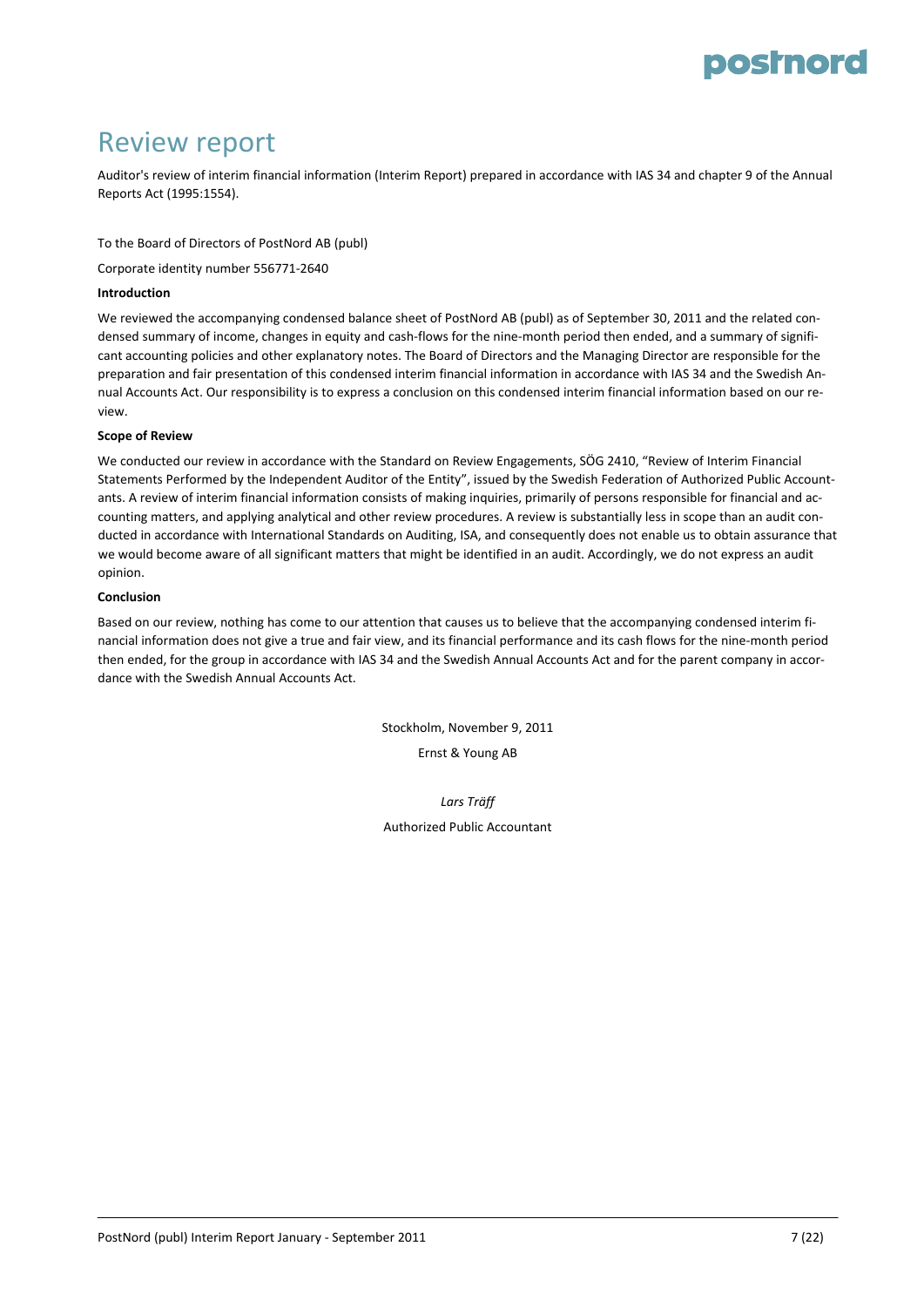### Financial calendar

| Year-end Report 2011                  | February 23, 2012 |
|---------------------------------------|-------------------|
| Annual Report 2011                    | March 15, 2012    |
| <b>Annual General Meeting</b>         | April 20, 2012    |
| Interim Report January-March 2012     | May 10, 2012      |
| Interim Report January-June 2012      | August 29, 2012   |
| Interim Report January-September 2012 | November 7, 2012  |

### Contact information

**Director of Corporate Communications** Per Mossberg +46 (0)8 781 11 94

**Chief Financial Officer** Mats Lönnqvist +46(0)8 781 17 11

#### **Vice President Investor Relations**

Oscar Hyléen +46(0)8 781 14 93 ir@posten.se

#### **Sweden**

Mailing address: 105 00 Stockholm Visiting address: Terminalvägen 24, Solna Phone: +46 8 781 10 00

#### **Danmark**

Mailing and visiting address: Tietgensgade 37, 1566 Copenhagen V Phone: +45 33 61 00 00

Every care has been taken in the translation of this interim report. In the event of discrepancies, however, the Swedish original will supersede the English translation.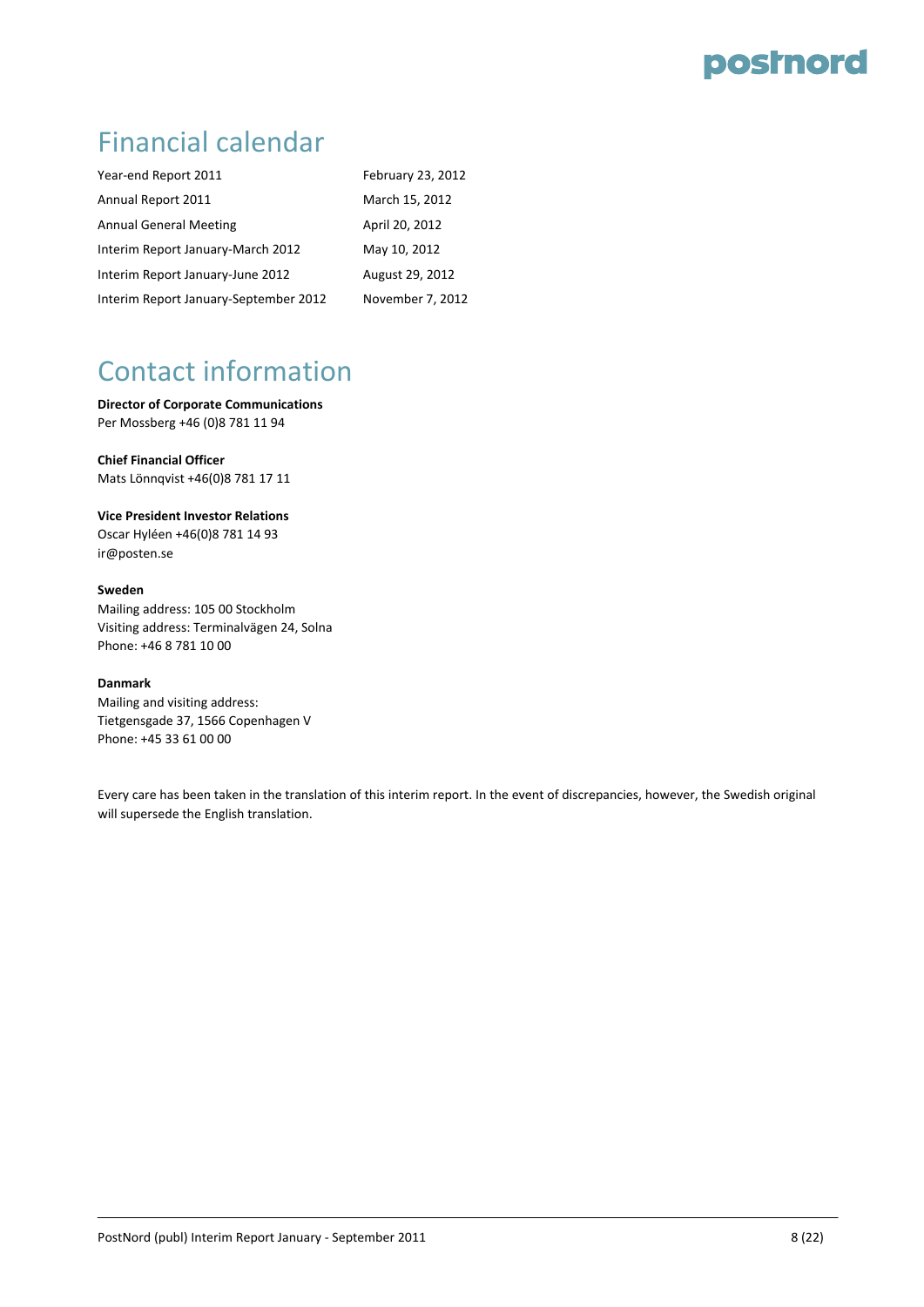# Consolidated financial statements

### Income statement

|                                                            |             | Jul-Sep  | Jul-Sep  |        | Jan-Sep        | Jan-Sep   |        | Jan-Dec   |
|------------------------------------------------------------|-------------|----------|----------|--------|----------------|-----------|--------|-----------|
| <b>SEKm</b>                                                | <b>Note</b> | 2011     | 2010     | Change | 2011           | 2010      | Change | 2010      |
|                                                            | 1, 2        |          |          |        |                |           |        |           |
| Net sales                                                  |             | 9,195    | 9,649    | $-5%$  | 28,938         | 30,798    | $-6%$  | 41,669    |
| Other income                                               |             | 110      | 44       | >100%  | 206            | 214       | $-4%$  | 289       |
| Income                                                     | 3           | 9,305    | 9,693    | -4%    | 29,144         | 31,012    | -6%    | 41,958    |
| Personnel expenses                                         | 4           | $-4,360$ | $-4,520$ | $-4%$  | $-14,107$      | $-15,300$ | $-8%$  | $-20,551$ |
| Transport expenses                                         |             | $-1,913$ | $-1,820$ | 5%     | $-5,506$       | $-5,489$  | 0%     | $-7,384$  |
| Other expenses                                             | 5           | $-2,323$ | $-2,442$ | -5%    | $-7,365$       | $-7,587$  | $-3%$  | $-10,737$ |
| Depreciation and impairment of tangible and                |             |          |          |        |                |           |        |           |
| intangible fixed assets                                    |             | $-415$   | $-462$   | $-10%$ | $-1,239$       | $-1,399$  | $-11%$ | $-1,917$  |
| <b>Expenses</b>                                            |             | $-9,011$ | $-9,244$ | $-3%$  | $-28,217$      | $-29,775$ | $-5%$  | $-40,589$ |
| Participations in the net earnings of associated companies |             | 1        | 1        | 0%     | $-1$           | 6         | na     | 6         |
| <b>OPERATING PROFIT</b>                                    |             | 295      | 450      | $-34%$ | 926            | 1,243     | $-26%$ | 1,375     |
| Financial income                                           |             | 61       | 34       | 79%    | 205            | 136       | 51%    | 174       |
| Financial expenses                                         |             | $-31$    | $-48$    | $-35%$ | $-113$         | $-147$    | $-23%$ | $-201$    |
| <b>Net financial items</b>                                 |             | 30       | $-14$    | na     | 92             | $-11$     | na     | $-27$     |
| Profit before tax                                          |             | 325      | 436      | $-25%$ | 1,018          | 1,232     | $-17%$ | 1,348     |
| Tax                                                        |             | $-39$    | $-73$    | $-47%$ | $-234$         | $-262$    | $-11%$ | $-317$    |
| <b>NET PROFIT</b>                                          |             | 286      | 363      | $-21%$ | 784            | 970       | $-19%$ | 1,031     |
| Attributable to                                            |             |          |          |        |                |           |        |           |
| Parent company shareholders                                |             | 285      | 360      | $-21%$ | 782            | 966       | $-19%$ | 1,030     |
| Minority interests                                         |             | 1        | 3        |        | $\overline{2}$ | 4         |        | 1         |
| Earnings per share, SEK                                    |             | 0.14     | 0.18     | $-21%$ | 0.39           | 0.48      | $-19%$ | 0.51      |

### Comprehensive income statement

|                                           | Jul-Sep | Jul-Sep | Jan-Sep | Jan-Sep  | Jan-Dec  |
|-------------------------------------------|---------|---------|---------|----------|----------|
| <b>SEKm</b>                               | 2011    | 2010    | 2011    | 2010     | 2010     |
| Net profit                                | 286     | 363     | 784     | 970      | 1,031    |
| Other comprehensive income for the period |         |         |         |          |          |
| Translation differences <sup>1)</sup>     | 69      | $-339$  | 193     | $-1,070$ | $-1,174$ |
| <b>COMPREHENSIVE INCOME</b>               | 355     | 24      | 977     | $-100$   | $-143$   |
| Attributable to                           |         |         |         |          |          |
| Parent company shareholders               | 354     | 21      | 975     | -99      | -138     |
| Minority interests                        |         | 3       |         | $-1$     | $-5$     |

 $1)$  Translation differences refer to translation of the group's equity into foreign currencies.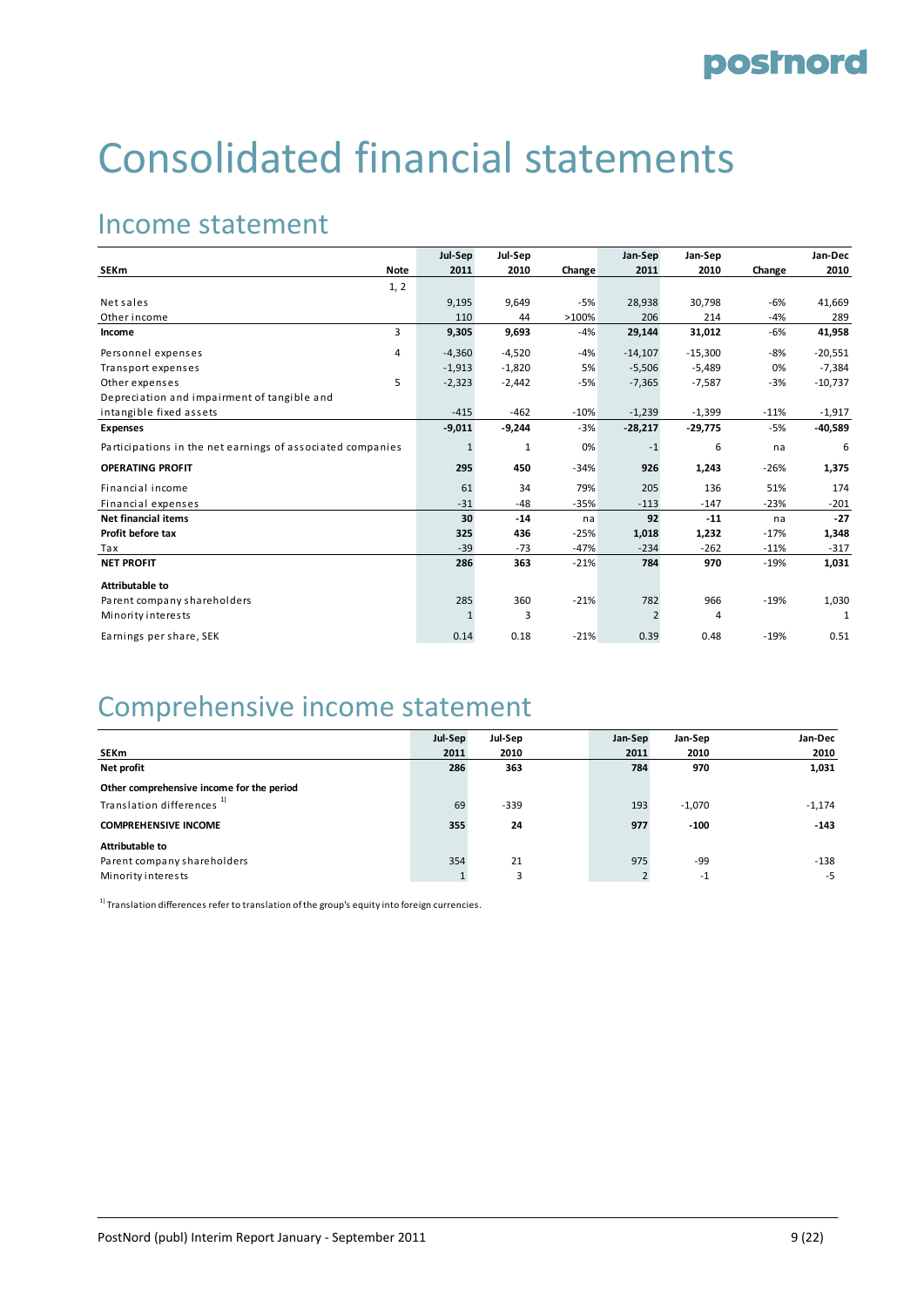# Balance sheets

| SEKm                                        | Note | Sep 30,<br>2011 | Sep 30,<br>2010 | Dec 31,<br>2010 |
|---------------------------------------------|------|-----------------|-----------------|-----------------|
|                                             | 1, 2 |                 |                 |                 |
| <b>ASSETS</b>                               |      |                 |                 |                 |
| Goodwill                                    |      | 2,875           | 2,827           | 2,806           |
| Other intangible fixed assets               |      | 1,532           | 1,596           | 1,493           |
| Tangible fixed assets                       |      | 7,698           | 7,941           | 7,868           |
| Participations in associated companies      |      |                 |                 |                 |
| and joint ventures                          |      | 92              | 97              | 95              |
| Financial investments                       |      | 192             | 148             | 155             |
| Long-term receivables                       | 6    | 3,669           | 3,301           | 2,996           |
| Deferred tax assets                         |      | 292             | 135             | 136             |
| <b>Total fixed assets</b>                   |      | 16,350          | 16,045          | 15,549          |
| Inventory                                   |      | 221             | 287             | 275             |
| Tax assets                                  |      | 624             | 505             | 338             |
| Accounts receivable                         |      | 4,253           | 4,306           | 4,262           |
| Prepaid expenses and accrued income         |      | 1,236           | 1,336           | 1,266           |
| Other receivables                           |      | 584             | 513             | 453             |
| Short-term investments                      |      | $\mathbf{1}$    |                 |                 |
| Cash and cash equivalents                   |      | 1,758           | 3,425           | 3,640           |
| Assets for sale                             | 12   | 153             |                 |                 |
| <b>Total current assets</b>                 |      | 8,830           | 10,372          | 10,234          |
| <b>TOTAL ASSETS</b>                         |      | 25,180          | 26,417          | 25,783          |
| <b>EQUITY AND LIABILITIES</b>               |      |                 |                 |                 |
| <b>EQUITY</b>                               |      |                 |                 |                 |
| Capital stock                               |      | 2,000           | 2,000           | 2,000           |
| Other contributed equity                    |      | 9,954           | 9,954           | 9,954           |
| Reserves                                    |      | $-1,317$        | $-1,408$        | $-1,512$        |
| Retained earnings                           |      | 1,084           | 1,238           | 1,302           |
| Total equity attributable to parent company |      |                 |                 |                 |
| shareholders                                |      | 11,721          | 11,784          | 11,744          |
| <b>Minority interests</b>                   |      | 5               | 12              | 9               |
| <b>TOTAL EQUITY</b>                         |      | 11,726          | 11,796          | 11,753          |
| <b>LIABILITIES</b>                          |      |                 |                 |                 |
| Long-term interest-bearing liabilities      |      | 1,031           | 743             | 1,047           |
| Other long-term liabilities                 |      | 56              | 60              | 68              |
| Pension provisions                          |      | 1,369           | 1,546           | 1,458           |
| Other provisions                            | 7    | 1,665           | 1,909           | 1,703           |
| Deferred tax liabilities                    |      | 1,097           | 808             | 797             |
| <b>Total long-term liabilities</b>          |      | 5,218           | 5,066           | 5,073           |
| Current interest-bearing liabilities        |      | 103             | 962             | 407             |
| Accounts payable                            |      | 1,774           | 1,721           | 1,992           |
| <b>Tax liabilities</b>                      |      | 167             | 223             | 162             |
| Other current liabilities                   |      | 1,666           | 1,768           | 1,593           |
| Accrued expenses and deferred income        | 8    | 4,038           | 4,505           | 4,288           |
| Other provisions                            | 7    | 488             | 376             | 515             |
| <b>Total current liabilities</b>            |      | 8,236           | 9,555           | 8,957           |
| <b>TOTAL LIABILITIES</b>                    |      | 13,454          | 14,621          | 14,030          |
| TOTAL EQUITY AND LIABILITIES                |      | 25,180          | 26,417          | 25,783          |

For information on the group's pledged assets and contingent liabilities, see Note.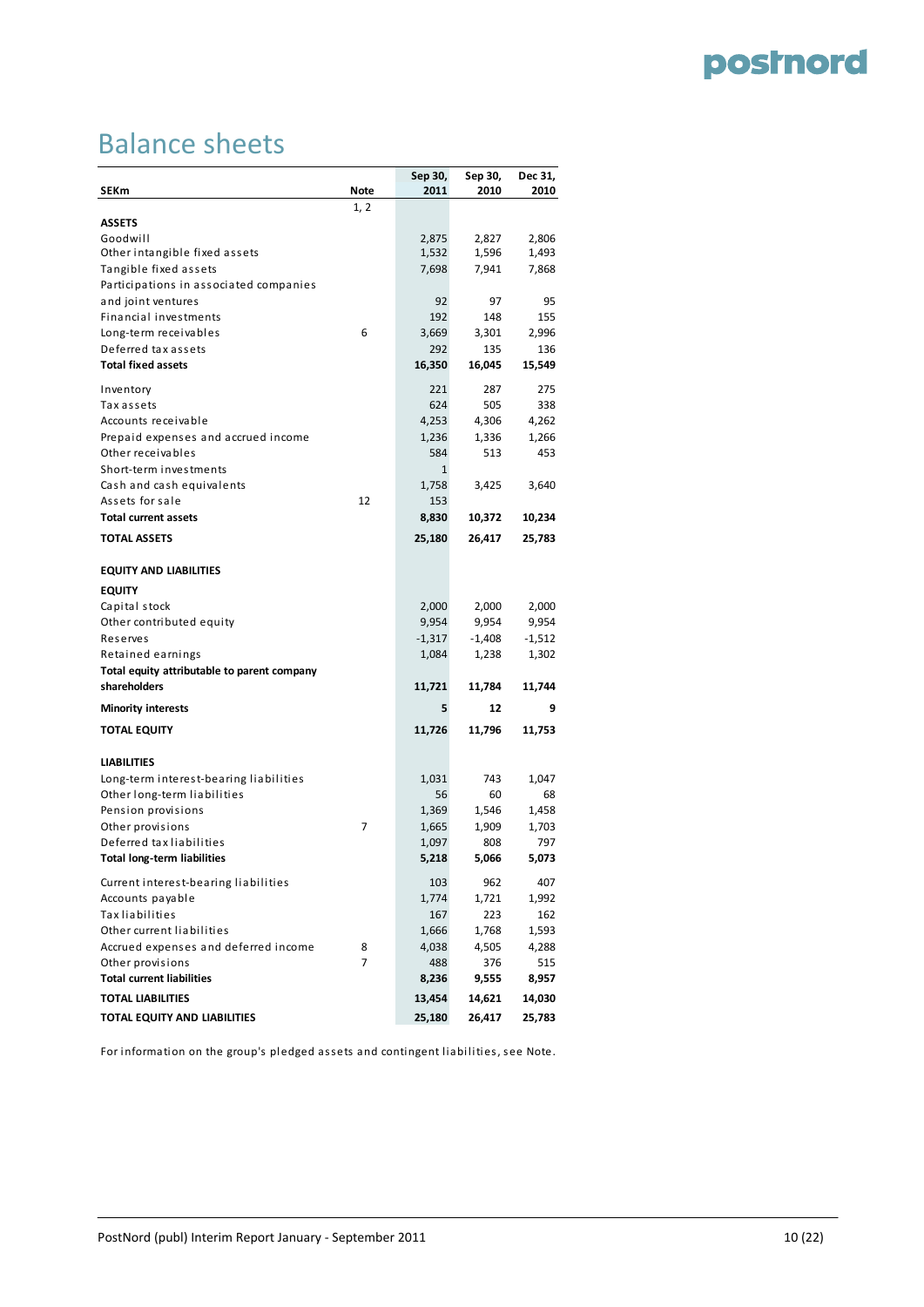# Statement of cash flows

|                                                                | Jul-Sep          | Jul-Sep    | Jan-Sep        | Jan-Sep    | Jan-Dec     |
|----------------------------------------------------------------|------------------|------------|----------------|------------|-------------|
| <b>SEKm</b>                                                    | 2011             | 2010       | 2011           | 2010       | 2010        |
| <b>OPERATING ACTIVITIES</b>                                    |                  |            |                |            |             |
| Profit before tax                                              | 325              | 436        | 1,018          | 1,232      | 1,348       |
| Adjustments for non-cash items:                                |                  |            |                |            |             |
| Reversal of depreciation and impairments                       | 415              | 462        | 1,239          | 1,399      | 1,917       |
| Profit, sale of subsidiaries                                   | $-103$           |            | $-103$         |            |             |
| Capital gain/loss on sale of fixed assets                      | $-11$            | 31         | 8              | 42         | 55          |
| Pension provisions                                             | 43               | 164        | 45             | 378        | 842         |
| Other provisions                                               | $-1$             | $-109$     | 9              | $-329$     | -367        |
| Other items not affecting liquidity                            | $-3$             | -5         | $-7$           | $-15$      | $-19$       |
| Pensions, net liquidity effect                                 | $-260$           | $-261$     | $-792$         | - 789      | $-1,036$    |
| Other provisions, liquidity effect                             | $-32$            | $-20$      | $-75$          | $-74$      | $-104$      |
| Tax paid                                                       | $-136$           | $-138$     | $-398$         | $-375$     | $-335$      |
| Cash flows from operating activities before changes in working |                  |            |                |            |             |
| capital                                                        | 237              | 560        | 944            | 1,469      | 2,301       |
|                                                                |                  |            |                |            |             |
| Cash flows from changes in working capital                     |                  |            |                |            |             |
| $Increase(-)/decrease(+)$ in inventories                       | $-12$            | $-2$       | 11             | 12         | 24          |
| Increase(-)/decrease(+) in accounts receivable                 | $-126$           | $-170$     | 51             | 189        | 233         |
| $Increase(-)/decrease(+)$ in other trade accounts receivable   | $-217$           | 279        | $-381$         | 228        | 360         |
| $Increase(+)/decrease(-)$ in accounts payable                  | 82               | $-74$      | $-200$         | $-176$     | 96          |
| Increase(+)/decrease(-) in other operating liabilities         | $-202$           | $-705$     | 13             | $-916$     | $-1,307$    |
| Other changes in working capital<br>Changes in working capital | $-123$<br>$-598$ | 36<br>-636 | $-128$<br>-634 | 59<br>-604 | 117<br>-477 |
|                                                                | $-361$           |            |                |            |             |
| Cash flows from operating activities                           |                  | -76        | 310            | 865        | 1,824       |
| <b>INVESTING ACTIVITIES</b>                                    |                  |            |                |            |             |
| Purchase of tangible fixed assets                              | $-293$           | $-212$     | $-841$         | $-637$     | $-1,050$    |
| Sale of tangible fixed assets                                  | 173              | 9          | 205            | 47         | 53          |
| Capitalized development expenditures                           | $-50$            | $-19$      | $-143$         | -81        | $-184$      |
| Purchase of other intangible fixed assets                      | $-38$            | -18        | $-68$          | -53        | -38         |
| Sale of intangible fixed assets                                | 11               |            | 11             |            | 4           |
| Acquisition of subsidiary, net liquidity effect                | $-152$           |            | $-293$         |            |             |
| Acquisiton of associated company, net liquidity effect         |                  |            | -8             |            |             |
| Divestment of subsidiary, net liquidity effect                 | 196              |            | 196            |            |             |
| Purchase of financial assets                                   | $-16$            |            | $-16$          |            | -5          |
| Sale of financial assets                                       | 31               | 3          | 52             | 22         | 21          |
| Cash flows from investing activities                           | $-138$           | $-237$     | -905           | $-702$     | $-1,199$    |
| <b>FINANCING ACTIVITIES</b>                                    |                  |            |                |            |             |
| Amortized loans                                                | $-17$            |            | $-341$         |            | $-123$      |
| Amortized finance leasing liabilities                          | $-12$            | $-27$      | $-26$          | -84        | -110        |
| Dividend(s) paid to parent company shareholders                |                  |            | $-1,000$       | $-1,440$   | $-1,440$    |
| Dividend(s) paid to minority interests                         | $-1$             |            | $-4$           | -3         | $-3$        |
| Buy-back, minority Post Danmark A/S                            |                  |            |                | $-19$      | $-19$       |
| Increase(+)/decrease(-) in other interest-bearing liabilities  | 43               | -16        | 79             | 5          | -87         |
| Cash flows from financing activities                           | 13               | -43        | $-1,292$       | $-1,541$   | $-1,782$    |
|                                                                |                  |            |                |            |             |
| CASH FLOWS FOR THE PERIOD                                      | -486             | -356       | $-1,887$       | $-1,378$   | $-1,157$    |
| Cash and cash equivalents, beginning of the period             | 2,240            | 3,790      | 3,640          | 4,852      | 4,852       |
| Translation differences in cash and cash equivalents           | 4                | -9         | 5              | -49        | -55         |
| Cash and cash equivalents, end of the period                   | 1,758            | 3,425      | 1,758          | 3,425      | 3,640       |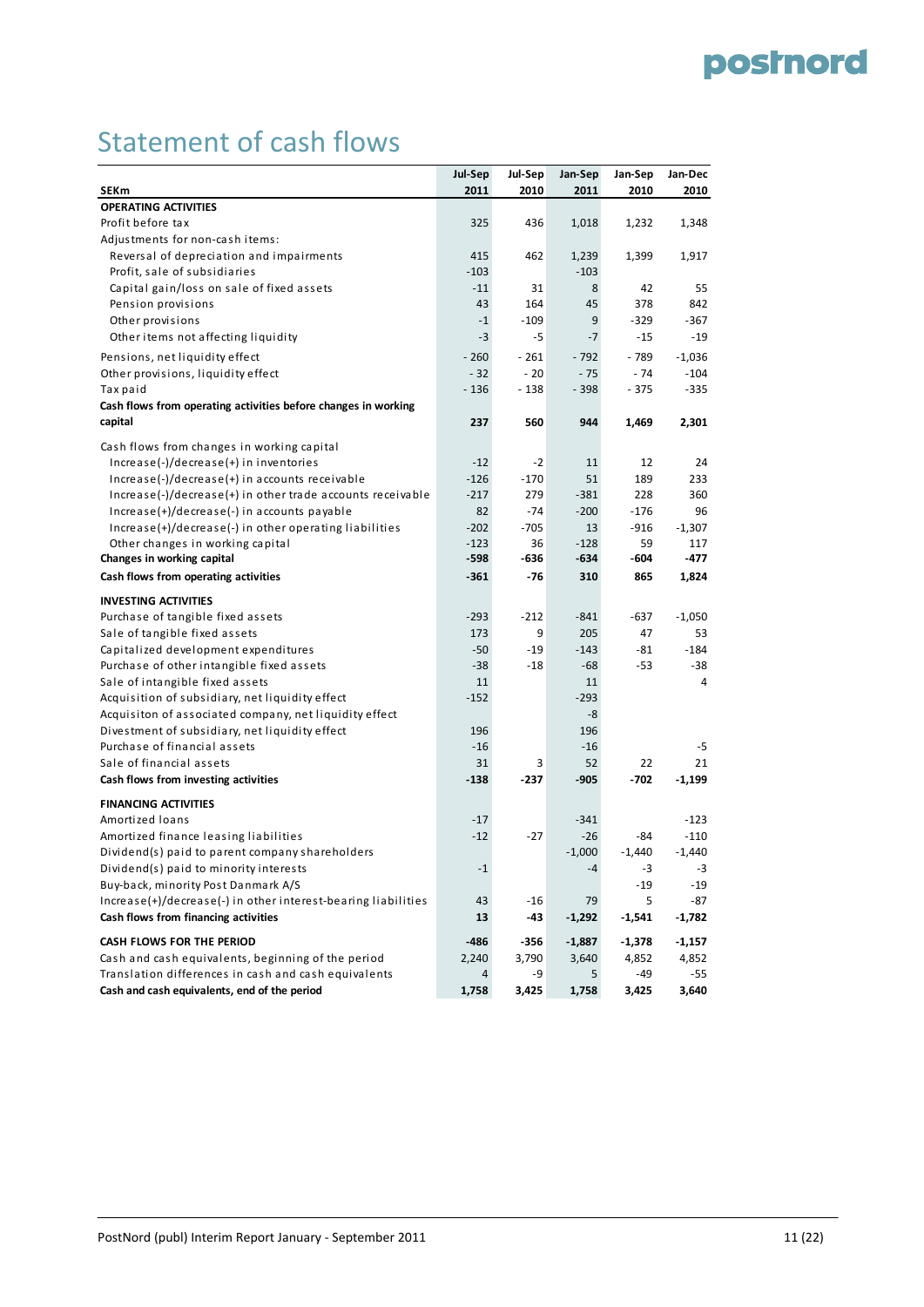### Statement of changes in equity

|                                                         |               |             | Currency    |          |          |                 |                     |
|---------------------------------------------------------|---------------|-------------|-------------|----------|----------|-----------------|---------------------|
|                                                         |               | Contributed | translation | Retained |          | <b>Minority</b> |                     |
| <b>SEKm</b>                                             | Capital stock | equity      | reserve     | earnings | Total    | interest        | <b>Total equity</b> |
| Beginning balance as of 01-01-2010                      | 2,000         | 9,898       | $-343$      | 1,712    | 13,267   | 91              | 13,358              |
| Net profit                                              |               |             |             | 966      | 966      | 4               | 970                 |
| Other comprehensive income for the period <sup>3)</sup> |               |             | $-1,065$    |          | $-1,065$ | -5              | $-1,070$            |
| Redemption, Post Danmark A/S shares                     |               | 56          |             |          | 56       | $-75$           | $-19$               |
| Dividend                                                |               |             |             | $-1,440$ | $-1,440$ | -3              | $-1,443$            |
| Ending balance as of 09-30-2010                         | 2,000         | 9,954       | $-1,408$    | 1,238    | 11,784   | 12              | 11,796              |
| Beginning balance as of 10-01-2010                      | 2,000         | 9,954       | $-1,408$    | 1,238    | 11,784   | 12              | 11,796              |
| Net profit                                              |               |             |             | 64       | 64       |                 | 64                  |
| Other comprehensive income for the period <sup>3)</sup> |               |             | $-104$      |          | $-104$   | $-3$            | $-107$              |
| Ending balance as of 12-31-2010                         | 2,000         | 9,954       | $-1,512$    | 1,302    | 11,744   | 9               | 11,753              |
| Beginning balance as of 01-01-2010                      | 2,000         | 9,954       | $-1,512$    | 1,302    | 11,744   | 9               | 11,753              |
| Net profit                                              |               |             |             | 782      | 782      | 2               | 784                 |
| Other comprehensive income for the period <sup>3)</sup> |               |             | 195         |          | 195      | $-2$            | 193                 |
| Dividend <sup>2)</sup>                                  |               |             |             | $-1,000$ | $-1,000$ | -4              | $-1,004$            |
| Ending balance as of 09-30-2010                         | 2,000         | 9,954       | $-1,317$    | 1,084    | 11,721   | 5               | 11,726              |

 $1)$  Number of shares is 2,000,000,001: 1,524,905,971 series A shares and 475,094,030 series B shares.

 $^{2)}$ Adividend of SEK 1,000m (1,440), corresponding to SEK 0.50 (0.72) per share, was distributed to the owners; Svensk Adressändring AB and Adresspoint AB distributed dividends of SEK 4m (3) to minority shareholders.

 $3)$  Refers to translation differences in group equity.

### **Notes**

#### **Note 1 Accounting principles**

#### **Compliance with legislation and regulations**

The consolidated financial statements were prepared in ac‐ cordance with International Financial Reporting Standards (IFRS), issued by the International Accounting Standards Board (IASB), together with interpretation statements from the International Financial Reporting Interpretations Com‐ mittee (IFRIC), to the extent that they have been approved by the European Commission for application within the Eu‐ ropean Union. In addition to IFRS, additional rules from the Swedish Annual Accounts Act and the Swedish Financial Re‐ porting Board's RFR 1, Supplemental Financial Statements for Groups, were also applied.

#### **Consolidated financial statements**

The group's interim report is prepared in accordance with IAS 34, Interim Financial Reporting, and with additional rules from the Annual Accounts Act. The same accounting princip‐ les and methods of calculation were used in this interim rep‐ ort as in the 2010 Annual Report, taking into account chang‐ es described below.

#### **Changes in accounting principles**

#### *Accounting principles that came into effect in 2011*

*IAS 24* Related Party Disclosures. Amendment stipulates that transactions between state‐owned companies are not auto‐ matically considered to be related party transactions. The company's disclosures to date are limited to transactions with the government of a non-commercial nature, meaning that related party transactions have included specific manda‐ tes from the state and licenses from authorities. The amendments to the standard have not had any effect on PostNord's related party disclosure.

*IFRIC 14 IAS 19*, Limits on a Defined Benefit Asset, Minimum Fund‐ ing Requirements and their Interaction. Under the change, surplus for covering minimum pension funding requirements may be re‐ cognized as assets. The majority of defined benefit pension plans in Sweden are safeguarded by a pension fund. Payments are not normally made to the pension fund to cover minimum funding requirements. Rather, other methods such as pension liability in‐ surance would be used in such case to safeguard benefits. The change therefore has no effect on the company's reporting.

*IAS 34*, Interim Financial Reporting. Clarifies disclosure require‐ ments and adds disclosure requirements for, e.g., fair value and classification of financial instruments and changes to contingent liabilities. The change has had no effect on the company's interim reporting.

#### **Note 2 Estimates and assessments**

In preparing these financial reports, group management has made assessments, estimates and assumptions that affect the group's reported accounts. These estimates and assumptions are based on what is known at the time the financial reports are presented, as well as historical experience and assumptions that group ma‐ nagement considers reasonable under the current circumstances. The conclusions drawn by group management form the basis for the reported values in the accounts. Actual future values, estimates and assessments in future financial reports may differ from those in this report, due to changing environmental factors and new knowledge and experience.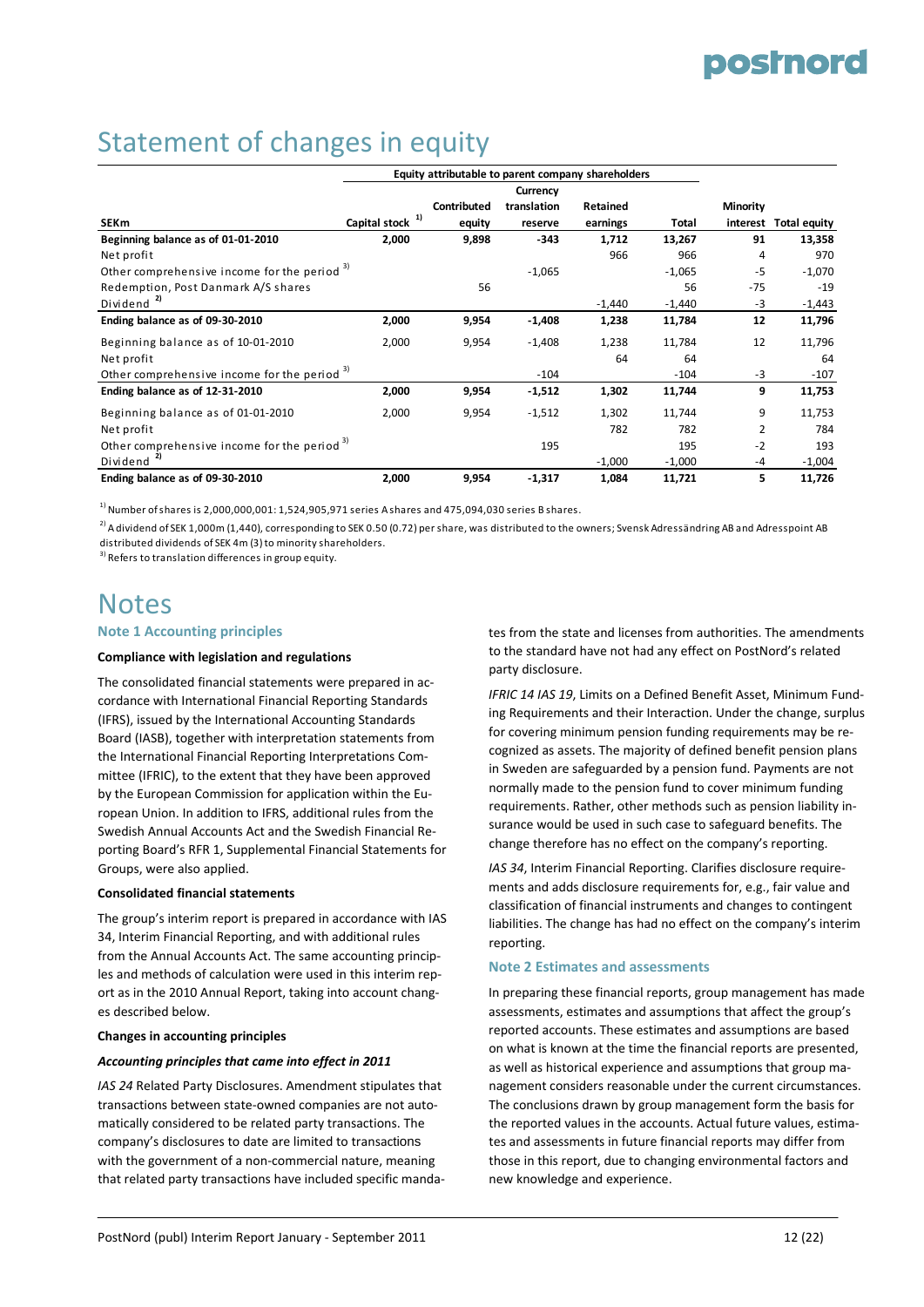The most significant estimates and assessments for PostNord have been made in the areas described below.

#### **Provision for stamps sold but unutilized**

PostNord's postal obligation is calculated for stamps which have been sold but not used. Assumptions used in calculating the postal obligation affect the size of the obligation. As‐ sumptions are based on the number of stamps sold but not used in Sweden and Denmark. Investigations are conducted in Sweden and Denmark to ensure that the assumptions are reasonable. The size of the obligation may be affected in cases where investigations show changes in the behavior of the population or where a sample group is not representative of the population.

#### **Intangible assets**

Assumptions are made about future conditions in order to calculate future cash flows that determine the recoverable value of goodwill, brand and customer relations. The recoverable value is compared with the reported value for these assets and forms the basis for possible impairment or rever‐ sals. The assumptions that affect the recoverable value most are future volume development, profit margin development, the discount rate and estimated useful life of the asset. If future environmental factors and circumstances change, these assumptions may be affected so that the reported val‐ ues of intangible assets are changed.

#### **Pension commitments**

In the actuarial calculations of PostNord's pension commit‐ ments, a number of estimates are made in order to set reasonable assumptions. The most significant are the assump‐ tion of the discount rate, future expected return on assets under management, wage trends and inflation. Modifications of the assumptions due to changing environmental factors may influence PostNord's financial statements if the effects of the revised assumptions should fall outside the "corridor". Modified assumptions also affect the cost forecasts for the upcoming year. A change in the balance between the rate of return and the interest on debt of +/‐ 0.1 percentage point, other things being equal, impacts profit before tax by SEK +/‐ 16m increase or decrease in net financial items. A change in the discount rate of  $+/$ -0.5 percentage point, other things being equal, leads to an impact on operating profit of SEK 115/‐124m. Changes in inflation or wage trends, individually and all other things being equal, of +/‐ 0.5 percentage point leads to an impact on operating profit of SEK +/‐ 100m for inflation and SEK +/‐ 40m for wage increases.

#### **Provisions**

In its conversion into a corporation in Sweden in 1994, Post-Nord assumed a contingent liability (special temporary provi‐ sions) such that certain categories of the workforce may choose to retire early, at the age of 60 or 63. The contingent liability is reported as a provision in the statement of finan‐ cial position and is calculated based on previous experience of the proportion of persons who have chosen to exercise their right to early retirement in accordance with these pro‐ visions. If the number of those who choose this option

should change, the liability will change accordingly. A change of 5 percentage points to the rate of utilization of this option leads to an impact on operating profit of SEK 10‐20m.

#### **Taxes**

The capitalization of tax loss carry‐forwards has been assessed based on business plans and estimates of future taxable profits that can utilize tax loss carry‐forwards. Estimates have been made of non‐deductible costs and non‐taxable income in accordance with current tax regulations. Furthermore, consideration has been taken of the next six years' financial results in order to evaluate the reported tax claim at the currently applicable tax rate. Changes to tax legislation in Sweden and other countries where PostNord operates and changes in interpretation and application of applicable legislation may influence the size of the reported tax assets and liabilities. Changed circumstances that impact the as‐ sumptions will also influence net profit for the year.

#### **Note 3 Segment reporting**

The group is organized into business areas based on the manner in which the group is governed and activities are reported to group management. Market pricing applies to internal dealings between business units. There is no latitude for making external purchases where the service in question is available internally. In PostNord's operational structure, though not in its legal structure, cost distribution of corporate shared service functions is at cost price with full allocation of costs.

**Breve Danmark (Mail)** is the leading supplier of distribution solu‐ tions in the Danish communication market, with a nationwide dis‐ tribution network. The business area offers physical and digital letter, direct mail and newspaper services, facility management services as well as drop-off and collection of private parcels.

**Meddelande Sverige (Mail)** is the leading supplier of distribution solutions in the Swedish communication market, with a nationwide distribution network. The business area offers physical and digital letter, direct mail and newspaper services as well as drop‐ off and collection of private parcels.

**Strålfors** develops, produces and delivers systems, services and products for efficient business communication. The business area is a Nordic leader in its field and has operations in the Nordic re‐ gion and several other European countries.

**Logistics** is a leader in the Nordic logistics market and offers a unique scope of coverage within its distribution network through‐ out the entire region. The business area runs operations in parcel, pallet and general cargo as well as messaging, express, third‐party logistics, in‐night freight forwarding and consignment freight.

**Other and eliminations** comprises shared services and corporate functions including the parent company, the Swedish Cashier Ser‐ vice and intra‐group adjustments. The adjustments are primarily internal eliminations; IFRS adjustments regarding pensions in accordance with IAS 19, Employee Benefits; and finance leasing in accordance with IAS 17, Leases. From Other and Eliminations, ser‐ vice costs for shared services and corporate functions are allo‐ cated to the business areas. Cost allocations are taken up as in‐ come in Other and Eliminations under Other Operating Income, Internal. Within the business areas, cost allocations are taken up as income under Other Expenses.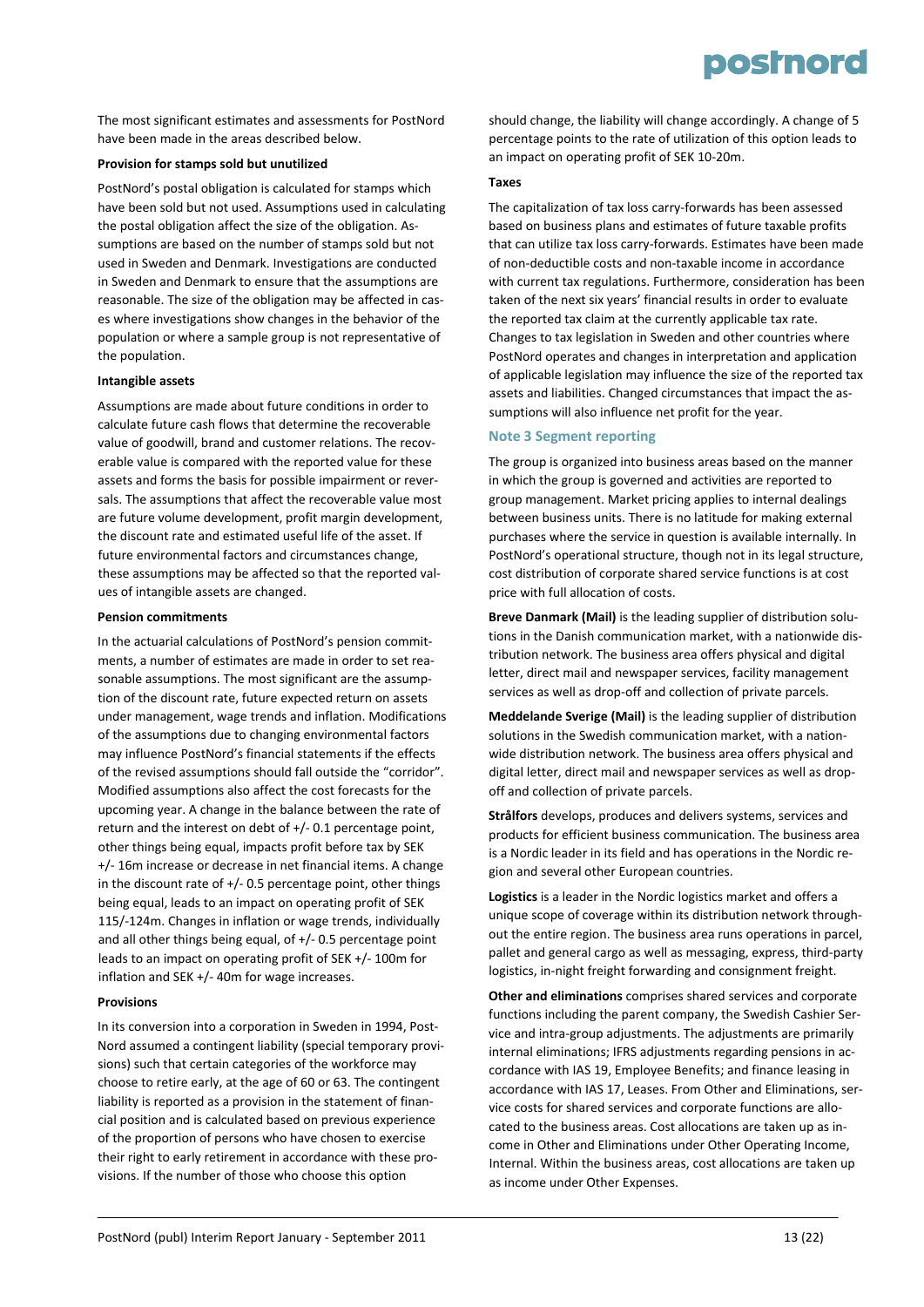| 2011 Jul-Sep                            |          | <b>Breve Meddelande</b> |                  |           | Other and    |          |
|-----------------------------------------|----------|-------------------------|------------------|-----------|--------------|----------|
| <b>SEKm</b>                             | Danmark  | Sverige                 | <b>Strålfors</b> | Logistics | eliminations | Group    |
| Net sales, external                     | 2,111    | 3,407                   | 661              | 3,015     | $\mathbf{1}$ | 9,195    |
| Net sales, internal                     | 66       | 27                      | 14               | 27        | $-134$       | 0        |
| <b>Net sales</b>                        | 2,177    | 3,434                   | 675              | 3,042     | $-133$       | 9,195    |
| Other income, external                  | $-2$     | 18                      | $-10$            | 8         | 96           | 110      |
| Other income, internal                  | 421      | 159                     | 0                | 322       | $-902$       | 0        |
| Income                                  | 2,596    | 3,611                   | 665              | 3,372     | $-939$       | 9,305    |
| Personnel expenses                      | $-1,472$ | $-1,764$                | $-225$           | $-746$    | $-153$       | $-4,360$ |
| Transport expenses                      | $-156$   | $-667$                  | $-31$            | $-1,444$  | 385          | $-1,913$ |
| Other expenses                          | $-740$   | $-1,055$                | $-385$           | $-1,040$  | 897          | $-2,323$ |
| Depreciation and impairments            | -99      | $-49$                   | -56              | $-76$     | $-135$       | -415     |
| <b>Expenses</b>                         | $-2,467$ | $-3,535$                | -697             | $-3,306$  | 994          | $-9,011$ |
| Participations in the net earnings of   |          |                         |                  |           |              |          |
| associated companies and joint ventures |          |                         | 1                |           |              | 1        |
| <b>OPERATING PROFIT</b>                 | 129      | 76                      | $-31$            | 66        | 55           | 295      |
| Net financial items                     |          |                         |                  |           |              | 30       |
| Profit before tax                       |          |                         |                  |           |              | 325      |
| Tax                                     |          |                         |                  |           |              | -39      |
| Net profit                              |          |                         |                  |           |              | 286      |
| Assets                                  | 8,896    | 6,328                   | 2,744            | 6,915     | 297          | 25,180   |
| Liabilities                             | 4,400    | 4,019                   | 1,483            | 3,134     | 418          | 13,454   |
| Investments in fixed assets             | 117      | 49                      | 55               | 45        | 131          | 397      |

| 2010 Jul-Sep                            |                | <b>Breve Meddelande</b> |                  |           | Other and    |          |
|-----------------------------------------|----------------|-------------------------|------------------|-----------|--------------|----------|
| <b>SEKm</b>                             | <b>Danmark</b> | Sverige                 | <b>Strålfors</b> | Logistics | eliminations | Group    |
| Net sales, external                     | 2,369          | 3,564                   | 752              | 2,962     | 2            | 9,649    |
| Net sales, internal                     | 59             | 27                      | 12               | 27        | $-125$       | 0        |
| <b>Net sales</b>                        | 2,428          | 3,591                   | 764              | 2,989     | $-123$       | 9,649    |
| Other income, external                  | $-3$           | 15                      | 7                | 5         | 20           | 44       |
| Other income, internal                  | 426            | 146                     |                  | 318       | $-890$       | 0        |
| Income                                  | 2,851          | 3,752                   | 771              | 3,312     | -993         | 9,693    |
| Personnel expenses                      | $-1,599$       | $-1,800$                | $-259$           | $-682$    | $-180$       | $-4,520$ |
| Transport expenses                      | $-158$         | $-646$                  | $-25$            | $-1,370$  | 379          | $-1,820$ |
| Other expenses                          | $-843$         | $-1,016$                | $-434$           | $-1,088$  | 939          | $-2,442$ |
| Depreciation and impairments            | $-118$         | $-48$                   | $-75$            | $-72$     | $-149$       | -462     |
| <b>Expenses</b>                         | $-2,718$       | $-3,510$                | $-793$           | $-3,212$  | 989          | $-9,244$ |
| Participations in the net earnings of   |                |                         |                  |           |              |          |
| associated companies and joint ventures |                |                         | 1                |           |              | 1        |
| <b>OPERATING PROFIT</b>                 | 133            | 242                     | $-21$            | 100       | -4           | 450      |
| Net financial items                     |                |                         |                  |           |              | $-14$    |
| Profit before tax                       |                |                         |                  |           |              | 436      |
| Tax                                     |                |                         |                  |           |              | $-73$    |
| Net profit                              |                |                         |                  |           |              | 363      |
| Assets                                  | 10,488         | 6,813                   | 3,110            | 6,188     | $-182$       | 26,417   |
| Liabilities                             | 5,034          | 4,397                   | 1,652            | 2,868     | 670          | 14,621   |
| Investments in fixed assets             | 106            | 37                      | 25               | 28        | 53           | 249      |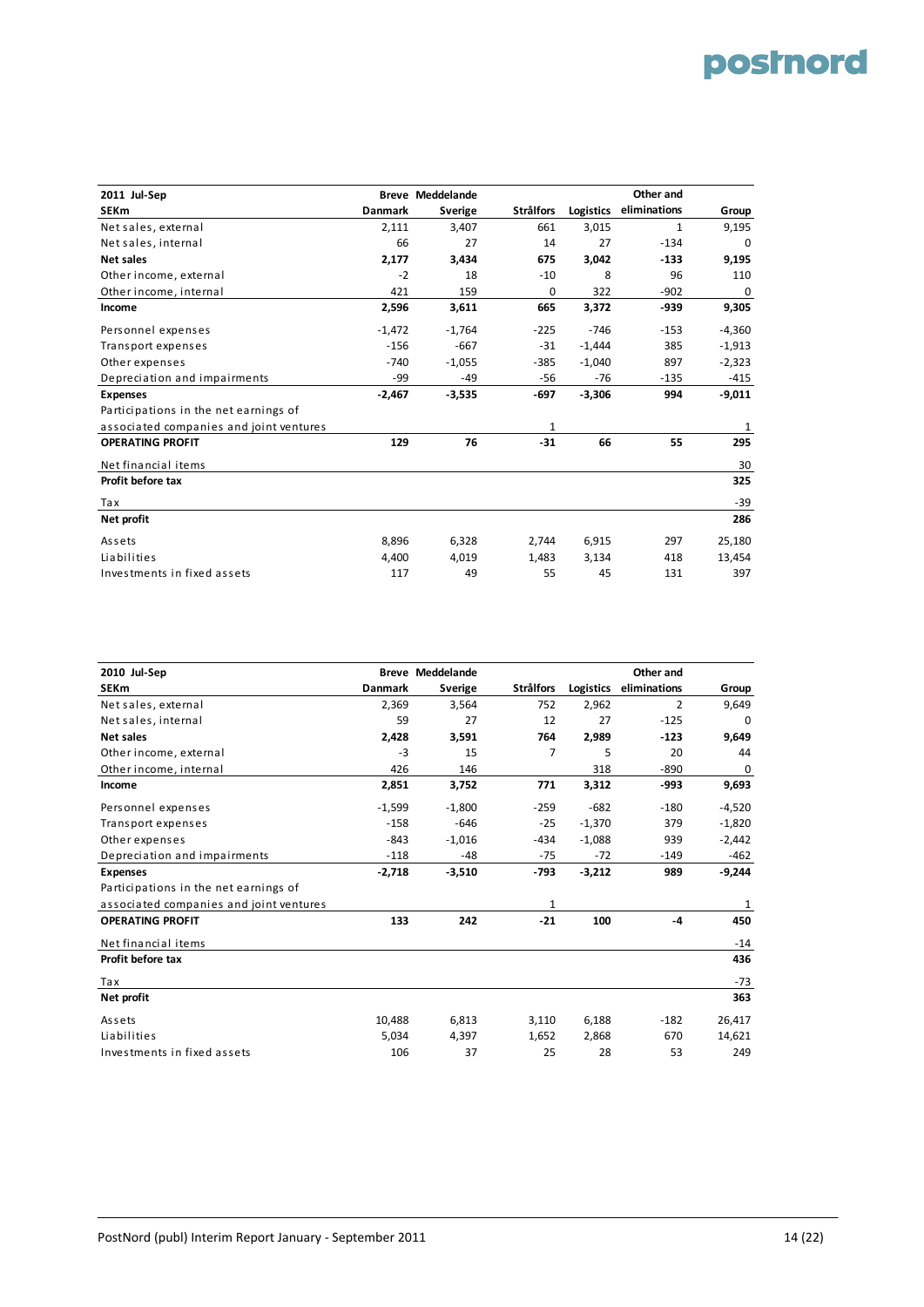| 2011 Jan-Sep                            |                | <b>Breve Meddelande</b> |                  |           | Other and    |             |
|-----------------------------------------|----------------|-------------------------|------------------|-----------|--------------|-------------|
| <b>SEKm</b>                             | <b>Danmark</b> | Sverige                 | <b>Strålfors</b> | Logistics | eliminations | Group       |
| Net sales, external                     | 6,695          | 11,003                  | 2,297            | 8,940     | 3            | 28,938      |
| Net sales, internal                     | 197            | 87                      | 37               | 95        | $-416$       | 0           |
| <b>Net sales</b>                        | 6,892          | 11,090                  | 2,334            | 9,035     | $-413$       | 28,938      |
| Other income, external                  | 2              | 50                      |                  | 24        | 130          | 206         |
| Other income, internal                  | 1,221          | 484                     |                  | 939       | $-2,644$     | $\mathbf 0$ |
| Income                                  | 8,115          | 11,624                  | 2,334            | 9,998     | $-2,927$     | 29,144      |
| Personnel expenses                      | $-4,730$       | $-5,795$                | $-823$           | $-2,311$  | -448         | $-14,107$   |
| Transport expenses                      | $-465$         | $-1,967$                | $-67$            | $-4,110$  | 1,103        | $-5,506$    |
| Other expenses                          | $-2,414$       | $-3,207$                | $-1,330$         | $-3,220$  | 2,806        | $-7,365$    |
| Depreciation and impairments            | $-295$         | $-149$                  | $-190$           | $-218$    | $-387$       | $-1,239$    |
| <b>Expenses</b>                         | $-7,904$       | $-11,118$               | $-2,410$         | $-9,859$  | 3,074        | -28,217     |
| Participations in the net earnings of   |                |                         |                  |           |              |             |
| associated companies and joint ventures | $-4$           |                         | 3                |           |              | $-1$        |
| <b>OPERATING PROFIT</b>                 | 207            | 506                     | $-73$            | 139       | 147          | 926         |
| Net financial items                     |                |                         |                  |           |              | 92          |
| Profit before tax                       |                |                         |                  |           |              | 1,018       |
| Tax                                     |                |                         |                  |           |              | $-234$      |
| Net profit                              |                |                         |                  |           |              | 784         |
| Assets                                  | 8,896          | 6,328                   | 2,744            | 6,915     | 297          | 25,180      |
| Liabilities                             | 4,400          | 4,019                   | 1,483            | 3,134     | 418          | 13,454      |
| Investments in fixed assets             | 328            | 214                     | 110              | 120       | 296          | 1,068       |

| 2010 Jan-Sep                            |                | <b>Breve Meddelande</b> |                  |           | Other and    |           |
|-----------------------------------------|----------------|-------------------------|------------------|-----------|--------------|-----------|
| <b>SEKm</b>                             | <b>Danmark</b> | Sverige                 | <b>Strålfors</b> | Logistics | eliminations | Group     |
| Net sales, external                     | 7,950          | 11,275                  | 2,513            | 9,054     | 6            | 30,798    |
| Net sales, internal                     | 208            | 90                      | 33               | 85        | $-416$       | 0         |
| <b>Net sales</b>                        | 8,158          | 11,365                  | 2,546            | 9,139     | $-410$       | 30,798    |
| Other income, external                  | $-5$           | 50                      | 20               | 19        | 130          | 214       |
| Other income, internal                  | 1,382          | 470                     |                  | 947       | $-2,799$     | 0         |
| Income                                  | 9,535          | 11,885                  | 2,566            | 10,105    | $-3,079$     | 31,012    |
| Personnel expenses                      | $-5,501$       | $-5,939$                | -880             | $-2,284$  | -696         | $-15,300$ |
| Transport expenses                      | $-506$         | $-1,929$                | -83              | $-4,097$  | 1,126        | $-5,489$  |
| Other expenses                          | $-2,607$       | $-3,210$                | $-1,421$         | $-3,424$  | 3,075        | $-7,587$  |
| Depreciation and impairments            | $-340$         | $-146$                  | $-230$           | $-222$    | $-461$       | -1,399    |
| <b>Expenses</b>                         | $-8,954$       | $-11,224$               | $-2,614$         | $-10,027$ | 3,044        | $-29,775$ |
| Participations in the net earnings of   |                |                         |                  |           |              |           |
| associated companies and joint ventures |                |                         | 6                |           |              | 6         |
| <b>OPERATING PROFIT</b>                 | 581            | 661                     | $-42$            | 78        | $-35$        | 1,243     |
| Net financial items                     |                |                         |                  |           |              | $-11$     |
| Profit before tax                       |                |                         |                  |           |              | 1,232     |
| Tax                                     |                |                         |                  |           |              | $-262$    |
| Net profit                              |                |                         |                  |           |              | 970       |
| Assets                                  | 10,488         | 6,813                   | 3,110            | 6,188     | $-182$       | 26,417    |
| Liabilities                             | 5,034          | 4,397                   | 1,652            | 2,868     | 670          | 14,621    |
| Investments in fixed assets             | 363            | 56                      | 118              | 75        | 159          | 771       |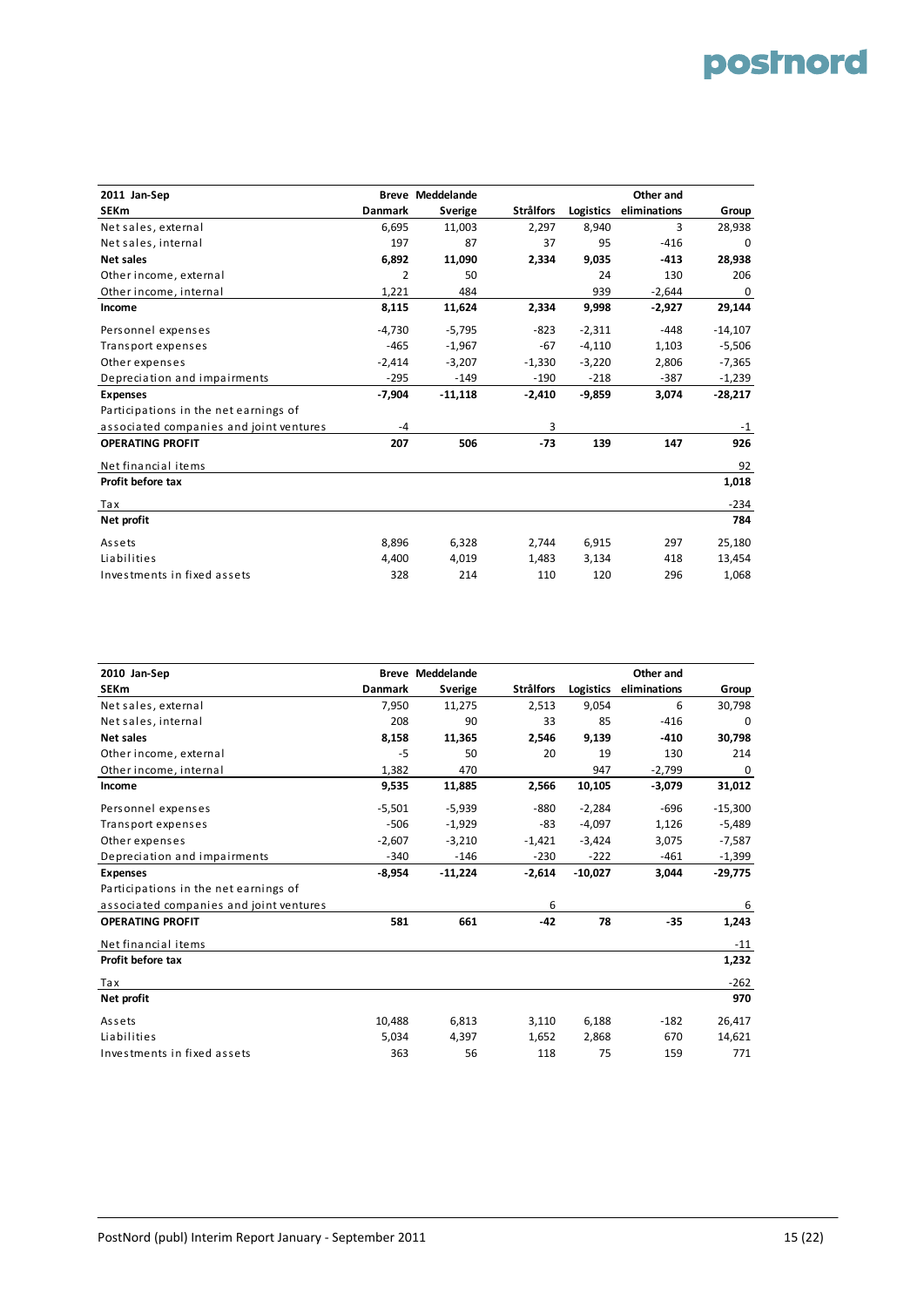| 2010 Jan-Dec                            |           | <b>Breve Meddelande</b> |                  |           | Other and    |           |
|-----------------------------------------|-----------|-------------------------|------------------|-----------|--------------|-----------|
| <b>SEKm</b>                             | Danmark   | Sverige                 | <b>Strålfors</b> | Logistics | eliminations | Group     |
| Net sales, external                     | 10,581    | 15,433                  | 3,339            | 12,307    | 9            | 41,669    |
| Net sales, internal                     | 301       | 121                     | 52               | 116       | $-590$       | 0         |
| <b>Net sales</b>                        | 10,882    | 15,554                  | 3,391            | 12,423    | $-581$       | 41,669    |
| Other income, external                  | $-9$      | 64                      | 28               | 25        | 181          | 289       |
| Other income, internal                  | 1,825     | 647                     |                  | 1,274     | $-3,746$     | 0         |
| Income                                  | 12,698    | 16,265                  | 3,419            | 13,722    | $-4,146$     | 41,958    |
| Personnel expenses                      | $-7,250$  | $-8,007$                | $-1,166$         | $-3,093$  | $-1,035$     | $-20,551$ |
| Transport expenses                      | $-679$    | $-2,609$                | $-113$           | $-5,496$  | 1,513        | $-7,384$  |
| Other expenses                          | $-3,685$  | $-4,576$                | $-1,934$         | $-4,700$  | 4,158        | $-10,737$ |
| Depreciation and impairments            | $-443$    | $-194$                  | $-382$           | $-294$    | $-604$       | $-1,917$  |
| <b>Expenses</b>                         | $-12,057$ | $-15,386$               | $-3,595$         | $-13,583$ | 4,032        | -40,589   |
| Participations in the net earnings of   |           |                         |                  |           |              |           |
| associated companies and joint ventures |           |                         | 6                |           |              | 6         |
| <b>OPERATING PROFIT</b>                 | 641       | 879                     | $-170$           | 139       | $-114$       | 1,375     |
| Net financial items                     |           |                         |                  |           |              | $-27$     |
| Profit before tax                       |           |                         |                  |           |              | 1,348     |
| Tax                                     |           |                         |                  |           |              | $-317$    |
| Net profit                              |           |                         |                  |           |              | 1,031     |
| Assets                                  | 10,153    | 7,102                   | 3,206            | 6,200     | $-878$       | 25,783    |
| Liabilities                             | 4,756     | 5,376                   | 1,795            | 2,947     | -844         | 14,030    |
| Investments in fixed assets             | 519       | 122                     | 169              | 183       | 284          | 1,277     |

#### **Note 4 Personnel expenses**

|                                                   | Jul-Sep | Jul-Sep | Jan-Sep | Jan-Sep | Jan-Dec |
|---------------------------------------------------|---------|---------|---------|---------|---------|
| <b>SEKm</b>                                       | 2011    | 2010    | 2011    | 2010    | 2010    |
| <b>Personnel expenses</b>                         |         |         |         |         |         |
| Wages, salaries and other compensation            | 3,369   | 3,431   | 10,920  | 11,720  | 15,780  |
| Statutory social security contributions           | 538     | 545     | 1,867   | 1,953   | 2,648   |
| Pension expenses                                  | 435     | 489     | 1,218   | 1,482   | 2,032   |
| Other personnel expenses                          | 18      | 55      | 102     | 145     | 91      |
| Total                                             | 4,360   | 4,520   | 14,107  | 15,300  | 20,551  |
|                                                   |         |         |         |         |         |
| Specification of pension expenses                 |         |         |         |         |         |
| Cost of retirement pensions <sup>1)</sup>         | 381     | 447     | 1,130   | 1,386   | 1,852   |
| Net cost of early retirement pensions             | 54      | 42      | 88      | 96      | 180     |
| of which, gross cost of early retirement pensions | 91      | 81      | 150     | 208     | 319     |
| of which, release of provisions for early         | $-87$   | $-184$  | $-62$   | $-111$  | $-139$  |
| retirement pensions                               |         |         |         |         |         |
| Total                                             | 435     | 489     | 1,218   | 1,482   | 2,032   |
|                                                   |         |         |         |         |         |
| Average number of employees                       | 42,654  | 45,332  | 42,162  | 44,400  | 44,060  |

 $1$ <sup>1</sup> Costs of retirement pensions include an amortization effect of actuarial gains and losses of SEK 4m (-33) for the Jul‐Sep period. An amortization effect of actuarial gains and losses of SEK 12m (‐99)is included for the Jan‐Sep period.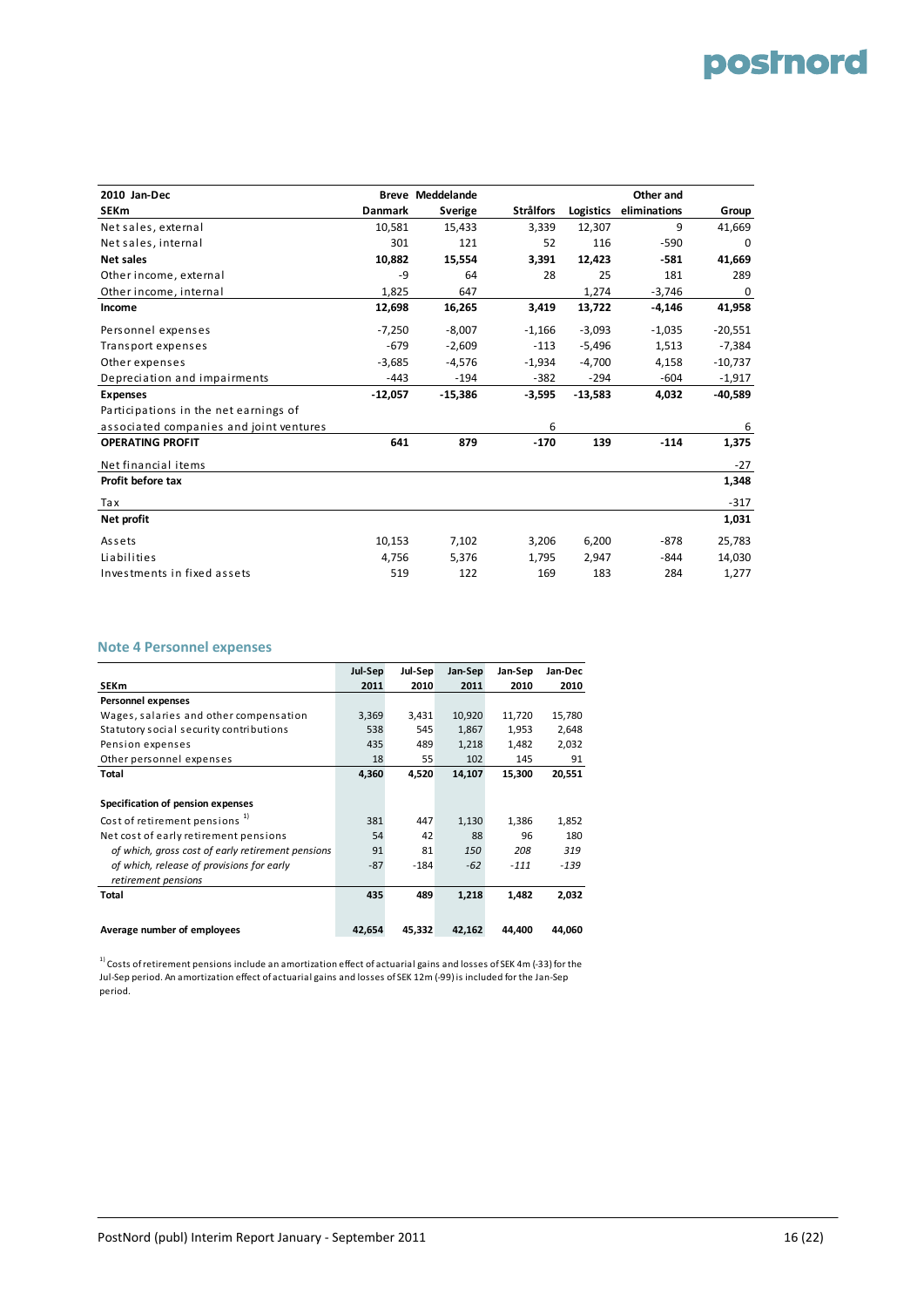#### **Note 5 Other expenses**

|                                      | Jul-Sep | Jul-Sep | Jan-Sep | Jan-Sep | Jan-Dec |
|--------------------------------------|---------|---------|---------|---------|---------|
| <b>SEKm</b>                          | 2011    | 2010    | 2011    | 2010    | 2010    |
| Cost of premises                     | 525     | 535     | 1,599   | 1,658   | 2,236   |
| Provisions <sup>1)</sup>             | 105     | $-16$   | 191     | 21      | 323     |
| Terminal fees                        | 232     | 264     | 772     | 820     | 1,072   |
| Cost of goods and material           | 259     | 359     | 997     | 1,202   | 1,617   |
| Purchased IT resources               | 369     | 340     | 1,130   | 999     | 1,463   |
| Captialized development expenditures | $-31$   | $-24$   | $-98$   | $-73$   | $-138$  |
| Other                                | 864     | 984     | 2.774   | 2,960   | 4,164   |
| <b>Total</b>                         | 2.323   | 2.442   | 7.365   | 7.587   | 10,737  |

 $1)$  Of the quarter's provisions of SEK 105m (-16), SEK 106m (32) was attributable to provisions for personnel reductions. Ofthe interim period's provisions of SEK 191m (21), SEK 192m (74) was attributable to provisions for personnel reductions. See also Note, Other Provisions, footnote 1.

#### **Note 6 Long‐term receivables**

|                                                           | Sep 30, | Sep 30, | Dec 31, |
|-----------------------------------------------------------|---------|---------|---------|
| <b>SEKm</b>                                               | 2011    | 2010    | 2010    |
| Carrying amount related to funded defined benefit         |         |         |         |
| retirement and early retirement pension plans             |         |         |         |
| appraised in accordance with IAS 19                       | 2,647   | 2.463   | 2,266   |
| Carrying amount related to funded defined benefit         |         |         |         |
| disability pension plans appraised in accordance with     |         |         |         |
| <b>IAS 19</b>                                             | 384     | 239     | 260     |
| Payroll tax receivables attributable to reporting lower   |         |         |         |
| pension commitments (under IAS 19) than amounts           |         |         |         |
| recognized in the financial statements for legal entities |         |         |         |
| in Sweden in accordance with UFR 4                        | 758     | 729     | 601     |
|                                                           |         |         |         |
| Payroll tax health insurance                              | $-140$  | $-145$  | $-144$  |
| Deposits, property leases                                 | 20      | 7       | 13      |
| Other                                                     |         | 8       |         |
| Total                                                     | 3,669   | 3.301   | 2.996   |

#### **Note 7 Other provisions**

| 2011 Jan-Sep                                        | <b>Beginning</b> |                   |                  |                     | <b>Translation</b> | <b>Ending</b> |
|-----------------------------------------------------|------------------|-------------------|------------------|---------------------|--------------------|---------------|
| SEKm                                                | balance          | <b>Provisions</b> | <b>Reversals</b> | <b>Utilizations</b> | effects            | balance       |
| <b>Restructuring activities</b>                     |                  |                   |                  |                     |                    |               |
| Personnel reductions, primarily early retirements   | 800              | $192^{1}$         | $-1^{1}$         | $-315^{2}$          | 11                 | 687           |
| Other closure costs                                 | 52               |                   |                  | $-6^{2}$            |                    | 46            |
| <b>Future conditional pension benefits</b>          |                  |                   |                  |                     |                    |               |
| Payroll tax                                         | 207              | $9^{5}$           |                  |                     |                    | 216           |
| Future conditional benefits under IAS 19            | 848              | $40^{5}$          |                  |                     |                    | 888           |
| Other                                               |                  |                   |                  |                     |                    |               |
| Job-related injuries                                | 58               | $2^{5}$           |                  | $-7^{3}$            |                    | 53            |
| Pension adjustments in relation to the Danish state | 39               | $57^{5}$          |                  | $-35^{2}$           | 3                  | 64            |
| Provision, commemorative awards                     | 162              | $10^{-5}$         |                  | $-16^{2}$           | 11                 | 167           |
| Other provisions                                    | 52               | 5                 |                  | $-26^{2}$           | 1                  | 32            |
| Total                                               | 2,218            | 315               | $-1$             | $-405$              | $26^{4}$           | 2,153         |
| Of which, current provisions                        | 515              |                   |                  |                     |                    | 488           |

<sup>1)</sup> Impact on income: SEK 191m, SEK 192m of which concerns provisions and SEK -1m reversals attributable to personnel reductions. See Also Note, Other Expenses.

<sup>2)</sup> Change in other income statement items totals SEK -398m, SEK -365m of which is attributable to personnel expenses.

<sup>3)</sup> The change has not been reported in the income statement.

4) Refers to discount effects and translation differences related to currency effects.

 $5)$  The effect of provisions and reversals is reported as personnel expense.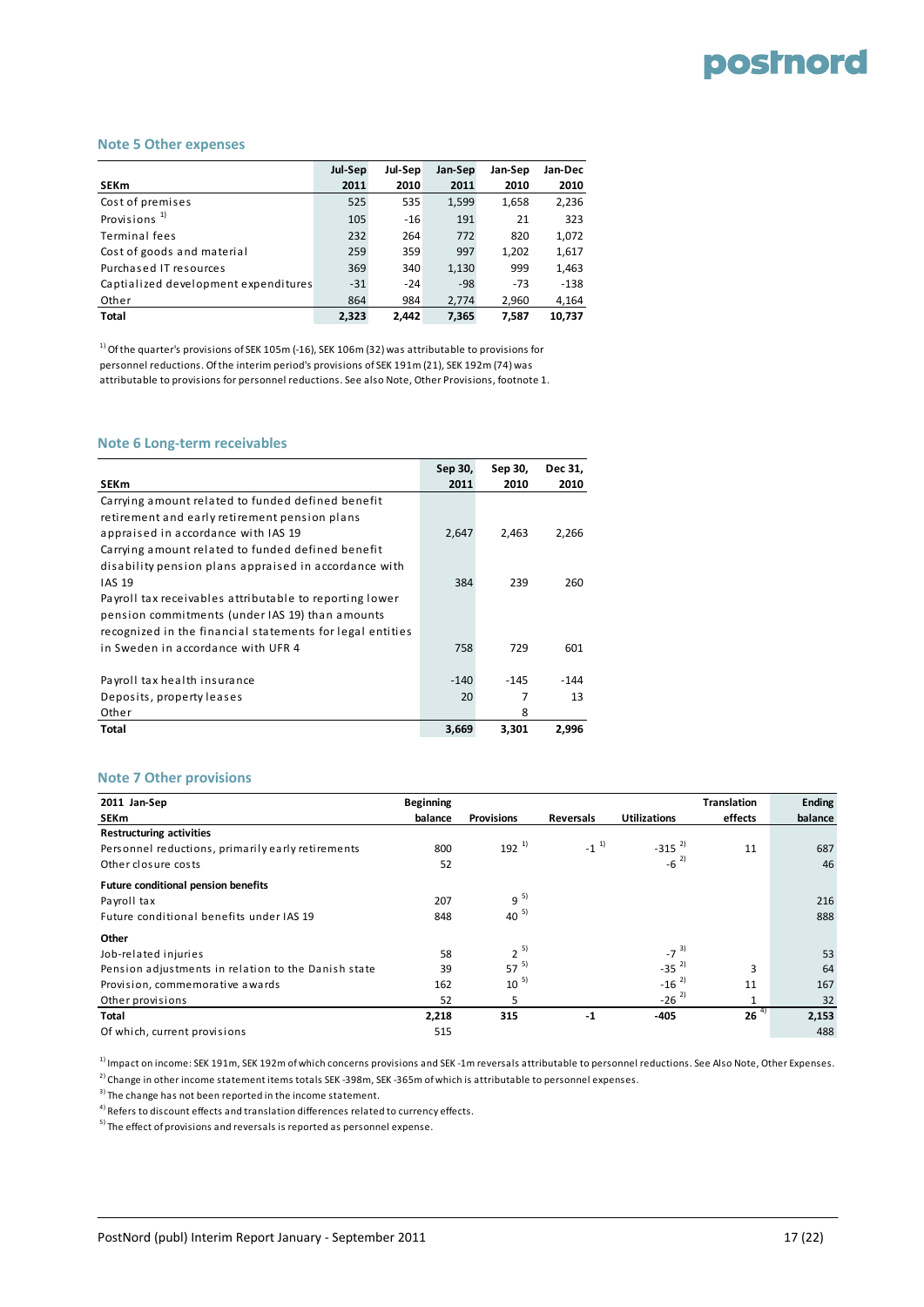| 2010 Jan-Sep                                        | Beginning Reclassifica- |            |                   |            |                     | <b>Translation</b> | <b>Ending</b> |
|-----------------------------------------------------|-------------------------|------------|-------------------|------------|---------------------|--------------------|---------------|
| <b>SEKm</b>                                         | balance                 | 6)<br>tion | <b>Provisions</b> | Reversals  | <b>Utilizations</b> | effects            | balance       |
| <b>Restructuring activities</b>                     |                         |            |                   |            |                     |                    |               |
| Personnel reductions, primarily early retirements   | 1,052                   | 28         | $74^{11}$         | $-53^{11}$ | $-354^{2}$          | $-21$              | 726           |
| Other closure costs                                 | 88                      |            |                   |            | $-32^{2}$           |                    | 56            |
| <b>Future conditional pension benefits</b>          |                         |            |                   |            |                     |                    |               |
| Payroll tax                                         | 222                     |            | $8^{5}$           |            |                     |                    | 230           |
| Future conditional benefits under IAS 19            | 911                     |            | $36^{5}$          |            |                     |                    | 947           |
| Other                                               |                         |            |                   |            |                     |                    |               |
| Job-related injuries                                | 66                      |            | $1^{5}$           |            | $-6^{3}$            |                    | 61            |
| Pension adjustments in relation to the Danish state | 26                      | 31         |                   |            | $-9^{2}$            | $-6$               | 42            |
| Provision, commemorative awards                     | 174                     |            | $9^{5}$           |            | $-13^{2}$           | $-17$              | 153           |
| Other provisions                                    | 91                      |            |                   |            | $-20^{2}$           | -1                 | 70            |
| Total                                               | 2,630                   | 59         | 128               | $-53$      | $-434$              | $-45^{4}$          | 2,285         |
| Of which, current provisions                        | 711                     | 35         |                   |            |                     |                    | 376           |

1) Impact on income: SEK 21m, SEK 74m of which concerns provisions and SEK -53m reversals attributable to personnel reductions. See Also Note, Other Expenses.

2)<br>Change in other income statement items totals SEK -428m, SEK -374m of which is attributable to personnel expenses.

<sup>3)</sup> The change has not been reported in the income statement.

4)<br>Refers to discount effects and translation differences related to currency effects.

 $^{5)}$  The effect of provisions and reversals is reported as personnel expense.

 $^{6)}$  Reclassification from current and long-term liabilities to other provisions.

| 2010 Jan-Dec                                        |         | Beginning Reclassifica- |                   |            |                     | <b>Translation</b> | <b>Ending</b> |
|-----------------------------------------------------|---------|-------------------------|-------------------|------------|---------------------|--------------------|---------------|
| SEKm                                                | balance | -6)<br>tion             | <b>Provisions</b> | Reversals  | <b>Utilizations</b> | effects            | balance       |
| <b>Restructuring activities</b>                     |         |                         |                   |            |                     |                    |               |
| Personnel reductions, primarily early retirements   | 1,066   | 14                      | $385^{1}$         | $-62^{11}$ | $-579^{2}$          | $-24$              | 800           |
| Other closure costs                                 | 74      | 14                      |                   |            | $-36^{2}$           |                    | 52            |
| Future conditional pension benefits                 |         |                         |                   |            |                     |                    |               |
| Payroll tax                                         | 222     |                         |                   |            | $-15^{3}$           |                    | 207           |
| Future conditional benefits under IAS 19            | 911     |                         | $49^{5}$          |            | $-112^{3}$          |                    | 848           |
| Other                                               |         |                         |                   |            |                     |                    |               |
| Job-related injuries                                | 66      |                         | $3^{5}$           |            | $-11^{2}$           |                    | 58            |
| Pension adjustments in relation to the Danish state | 26      | 31                      |                   |            | $-12^{2}$           | $-6$               | 39            |
| Provision, commemorative awards                     | 174     |                         | $19^{5}$          |            | $-18^{2}$           | $-13$              | 162           |
| Other provisions                                    | 91      |                         |                   |            | $-38^{2}$           | $-1$               | 52            |
| Total                                               | 2,630   | 59                      | 456               | $-62$      | $-821$              | $-44^{4}$          | 2,218         |
| Of which, current provisions                        | 711     | 35                      |                   |            |                     |                    | 515           |

1) Impact on income: SEK 323m, SEK 385m of which concerns provisions and SEK -62 reversals attributable to personnel reductions. See Also Note, Other Expenses.

 $2)$  Change in other income statement items totals SEK -694m, SEK -622m of which is attributable to personnel expenses

<sup>3)</sup> The change has not been reported in the income statement<sup>1</sup>

4) Refers to discount effects and translation differences related to currency effects.

 $^{5)}$  The effect of provisions and reversals is reported as personnel expense.

 $^{6}$ Reclassification from current and long-term liabilities to other provisions and transfers between personnel reductions and other closure costs.

#### **Note 8 Accrued expenses and deferred income**

|                                         | Sep 30, | Sep 30, | Dec 31, |
|-----------------------------------------|---------|---------|---------|
| <b>SEKm</b>                             | 2011    | 2010    | 2010    |
| Provision, unused stamps                | 408     | 358     | 355     |
| Accrued payroll expenses                | 495     | 457     | 585     |
| Vacation pay liability                  | 1,432   | 1,538   | 1,679   |
| Special payroll tax on pension expenses | 236     | 260     | 6       |
| Social security contributions           | 493     | 768     | 648     |
| Accrued interest expense                |         | 3       |         |
| Yield tax                               | 4       | 5       |         |
| Terminal fees                           | 451     | 537     | 418     |
| Finance leasing                         | 9       | 18      | 18      |
| Forward currency contracts              | 23      | 20      | 23      |
| Other structural costs                  |         | 50      |         |
| Other items                             | 487     | 491     | 556     |
| Total                                   | 4,038   | 4.505   | 4.288   |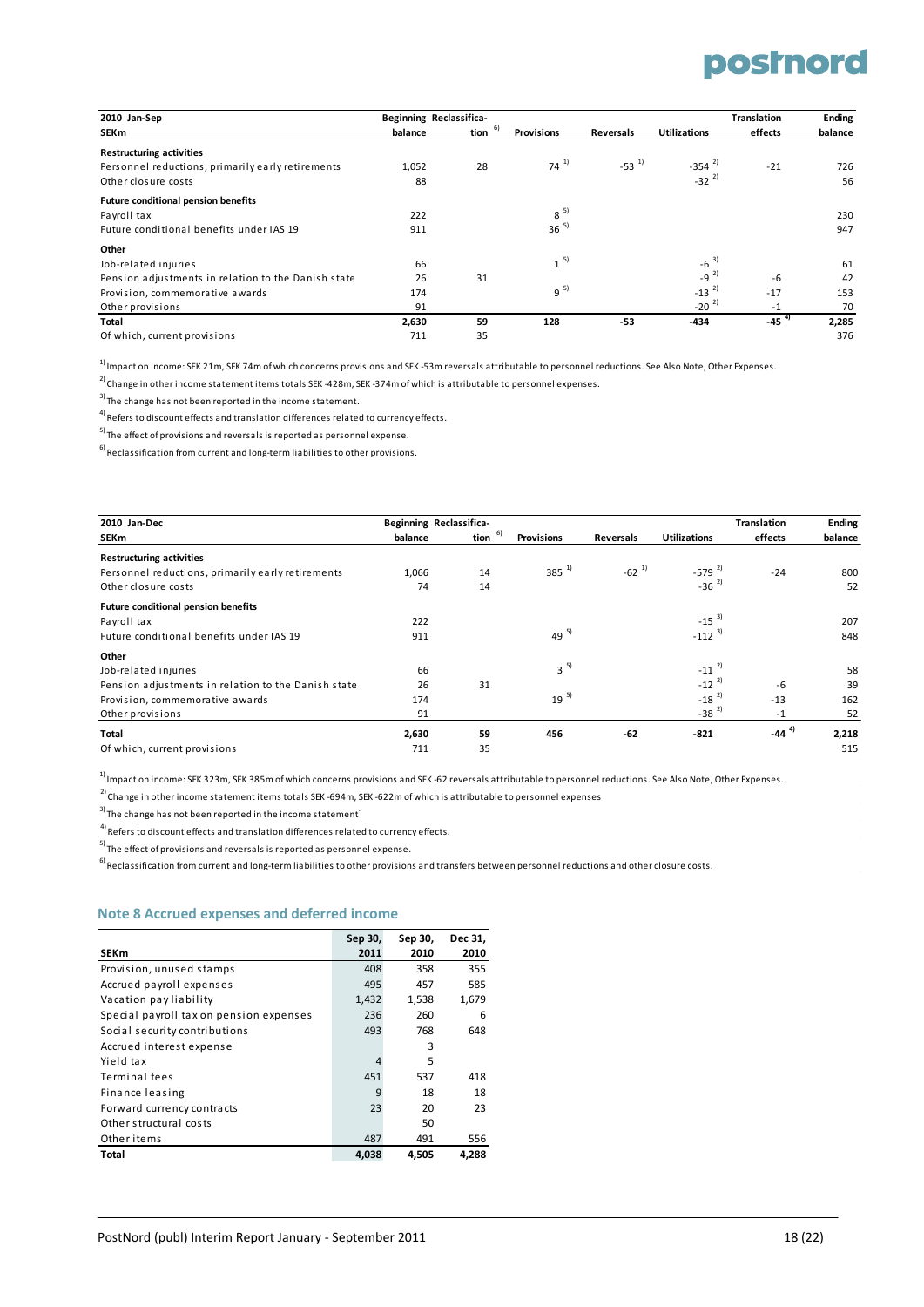## **posinord**

#### **Note 9 Pledged assets and contingent liabilities**

|                                    | Sep 30,  | Sep 30,  | Dec 31.        |
|------------------------------------|----------|----------|----------------|
| <b>SEKm</b>                        | 2011     | 2010     | 2010           |
| Assets pledged for own liabilities |          |          |                |
| Real estate mortgages              | 834      | 896      | 804            |
| Endowment insurance policy for     |          |          |                |
| current and former employees       | $\Omega$ | $0^{-1}$ | 0 <sup>1</sup> |
| Assets pledged as securities       | 4        | 15       | 16             |
| Total                              | 838      | 911      | 820            |
| <b>Contingent liabilities</b>      |          |          |                |
| Guarantee commitment, PRI          | 91       | 93       | 91             |
| Other guarantees                   | 41       | 72       | 20             |
| Disputes $^{2)}$                   | 112      | 102      | 100            |
| Total                              | 244      | 267      | 211            |

 $1)$  Previous values have been adjusted based on an earlier, overly conservative assessment.

 $^{2)}$ Østre Landsret ruled against Post Danmark A/S in a case concerning discriminatory pricing. Post Danmark A/S appealed the decision to Højesteret. In connection with this matter, a competitor filed a claim against Post Danmark. The claim for compensation is contested in its entirety by Post Danmark A/S. A dispute arose during the period based on a lawsuit brought against Post Danmark A/S by a competitor. The sums involved are currently difficult to estimate and are therefore not included in the above figures.

#### **Note 10 Related party transactions**

#### **Swedish state**

Posten AB paid SEK 3m (3) for the quarter and SEK 9m (9) for the interim period to the Post and Telecom Agency (PTS) for permits to run postal operations, and Posten Meddelande AB paid SEK 2m (2) and SEK 7m (6) respectively for handling dead letters. Posten Meddelande AB received disability com‐ pensation of SEK 5m (4) for the quarter and SEK 18m (17) for the interim period for Braille services and services for senior citizens living in sparsely populated areas  $1$ .

#### **Danish state**

During the period, Post Danmark A/S paid premiums of SEK 55m (87) for the quarter and SEK 163m (184) for the interim period to the Danish state for the group of civil servants em‐ ployed prior to the date of incorporation. A further SEK 49m (23) is reserved in the balance sheet as of September 30, 2011 for any additional obligations to the same group of em‐ ployees.

#### **Other organizations**

Posten's insurance association insures group commitments in Sweden for employee disability and family pensions based on ITP‐P. The group's Swedish companies paid premiums of SEK 33m (43) for the quarter and SEK 99m (129) for the interim period to the association and received compensation totaling SEK 2m (2) and SEK 6m (7) respectively. Other compensation from the association was paid directly to the beneficiaries.

Posten's Pension Fund manages pension commitments for Posten AB, Posten Meddelande AB and Posten Logistik AB. The companies transfer cash for new pension commitments in the fund and receive compensation for pensions paid. SEK 0m (0) for the quarter and SEK 251m (155) for the interim period were transferred; SEK 0m (0) and SEK 251m (155) in compensation was received for the quarter and the interim period, respectively.

 $1)$  Previously reported data has been adjusted.

#### **Note 11 Investment commitments**

As of September 30, 2011, the group had entered into agreements for the acquisition of fixed assets totaling SEK 557m (266), mainly for sorting equipment and vehicles.

#### **Note 12 Acquisitions and divestments**

#### **Acquisitions and divestments during the interim period**

#### *Divestments*

PostNord is continuing the streamlining of business area Strålfors' operations. On August 1, 2011, the labeling busi‐ ness within Strålfors Identification Solution (SIS) was di‐ vested. The contingent purchase price of SEK 153m is valued at fair value with due consideration taken of the estimated growth of the divested business through 2014. In addition to the Swedish company Strålfors Identification Solution AB, SIS is comprised of Strålfors A/S, Stralfors AG and Stralfors Schweiz AG. As part of this transaction, all assets and liabili‐ ties of the Nordic company Strålfors AS will be divested dur‐ ing the fourth quarter. SIS business activities were trans‐ ferred to EsonPac Group AB, in which Strålfors AB will own 20% of the shares through 2014, for SEK 155m. The share‐ holding is reported as an asset for sale.

On August 1, 2011 Posten AB divested Fastighets AB Kvasten 8, with an impact on group profit of SEK 81m. The property no longer housed any postal business.

#### *Acquisition of businesses*

PostNord's group strategy is to be the leading communica‐ tion and logistic operator in Northern Europe. During the quarter, PostNord strengthened its market position within logistics services through strategic acquisitions. On July 1, 2011, Posten AB acquired 100% of the shares in the Norwe‐ gian companies Mereco AS and Eek Transport AS. The pur‐ chase price for both companies totaled SEK 93m. Group prof‐ it included an impact on profit of SEK 5m. Impact on profit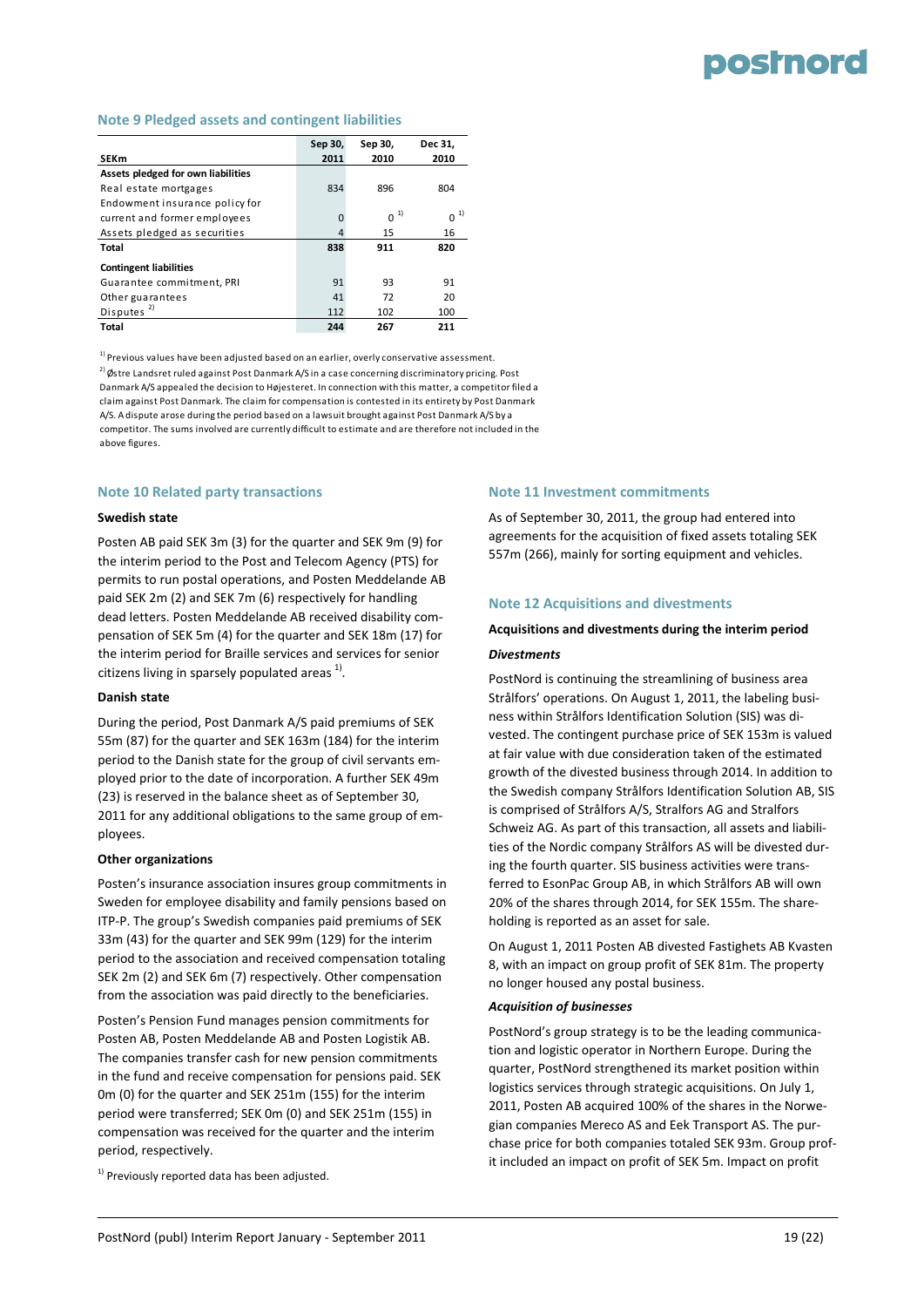

would have totaled SEK 10m if the acquisitions had been made as of January 1, 2011.

Following antitrust review, Posten AB acquired Nils Hansson Logistics AB on September 1, 2011 for a purchase price of SEK 45m. Group profit included an impact on profit of SEK ‐2m; if the acquisition had been made as of January 1, 2011, the impact on profit would have totaled SEK ‐16m.

Post Danmark A/S has owned 51% of the shares in Trans‐ portgruppen A/S since 2007. On July 1, 2011, an additional 41% of the shares were acquired for a purchase price of SEK 14m. The remaining 8% shares are owned by the company following its repurchase of the shares from entrepreneurs. Group profit included an impact of earnings of SEK ‐1m. Im‐ pact on earnings would also have totaled SEK ‐1m if the ac‐ quisition had been made as of January 1, 2011.

#### **Acquisitions earlier in the year**

#### *Acquisition of associated company*

On May 18, Post Danmark A/S acquired 50% of the shares in Spot A/S for SEK 8m in cash. The business was established in Copenhagen in late 2009 and is a collaboration between Breve Danmark and JP‐Politiken. The company, which has five employees, sells targeted marketing to its customers.

The consolidated operating profit included the impact on earnings of SEK ‐4m as from the acquisition date. The same impact would have occurred had the acquisition taken place as of January 1, 2011.

#### *Acquisition of real estate companies*

As a stage in the establishment of the new terminal struc‐ ture, Posten AB acquired 100% of the shares of three com‐ panies during the first half of 2011. All purchases were made in cash. In order to acquire land for the new Rosersberg ter‐ minal, Rosersberg Brevterminal AB was acquired on January 17, 2011 for SEK 50,000 and Sigtuna Rosersberg Fas‐ tighetsutveckling AB on June 21 for SEK 100m. The Fastighets AB Jönköpings Barnarps Kråkebo 1:69 industrial building was acquired on March 8 for SEK 3m, for the purpose of con‐ structing a pallet hub for Posten Logistik AB.

#### *Establishment of real estate company*

AB Grundstenen 135576 was established on May 19, 2011 for the purpose of acquiring land for the Hallsberg terminal.

# Parent company financial statements

### Income statement

|                                               |              | Jul-Sep | Jul-Sep        | Jan-Sep | Jan-Sep | Jan-Dec |
|-----------------------------------------------|--------------|---------|----------------|---------|---------|---------|
| <b>SEKm</b>                                   | Note         | 2011    | 2010           | 2011    | 2010    | 2010    |
|                                               | $\mathbf{1}$ |         |                |         |         |         |
| Other income                                  |              | 4       |                | 13      |         |         |
| Income                                        |              | 4       |                | 13      |         |         |
| Personnel expenses                            |              | $-3$    | $-3$           | $-10$   | $-10$   | $-13$   |
| Other expenses                                |              | $-4$    | $-1$           | -8      | $-4$    | $-5$    |
| <b>Expenses</b>                               |              | $-7$    | -4             | $-18$   | $-14$   | $-18$   |
| <b>OPERATING PROFIT</b>                       |              | $-3$    | $-4$           | -5      | $-14$   | $-18$   |
| Income from participations in group companies |              |         |                | 992     |         | 1,000   |
| Interest income and similar income items      |              | 6       | $\overline{7}$ | 10      | 28      | 30      |
| Interest expense and similar expense items    |              |         | -5             |         | $-71$   | $-72$   |
| <b>Net financial items</b>                    |              | 6       | $\mathbf{z}$   | 1,002   | $-43$   | 958     |
| Profit before tax                             |              |         | $-2$           | 997     | $-57$   | 940     |
| Tax                                           |              |         |                |         | $-4$    | 16      |
| <b>NET PROFIT</b>                             |              | 3       | $-2$           | 997     | $-61$   | 956     |

### Comprehensive income statement

|                             | <b>Jul-Sep</b> | Jul-Sep | Jan-Sep | Jan-Sep | Jan-Dec |
|-----------------------------|----------------|---------|---------|---------|---------|
| <b>SEKm</b>                 | 2011           | 2010    | 2011    | 2010    | 2010    |
| Net profit                  |                | $-2$    | 997     | -61     | 956     |
| <b>COMPREHENSIVE PROFIT</b> |                | -2      | 997     | -61     | 956     |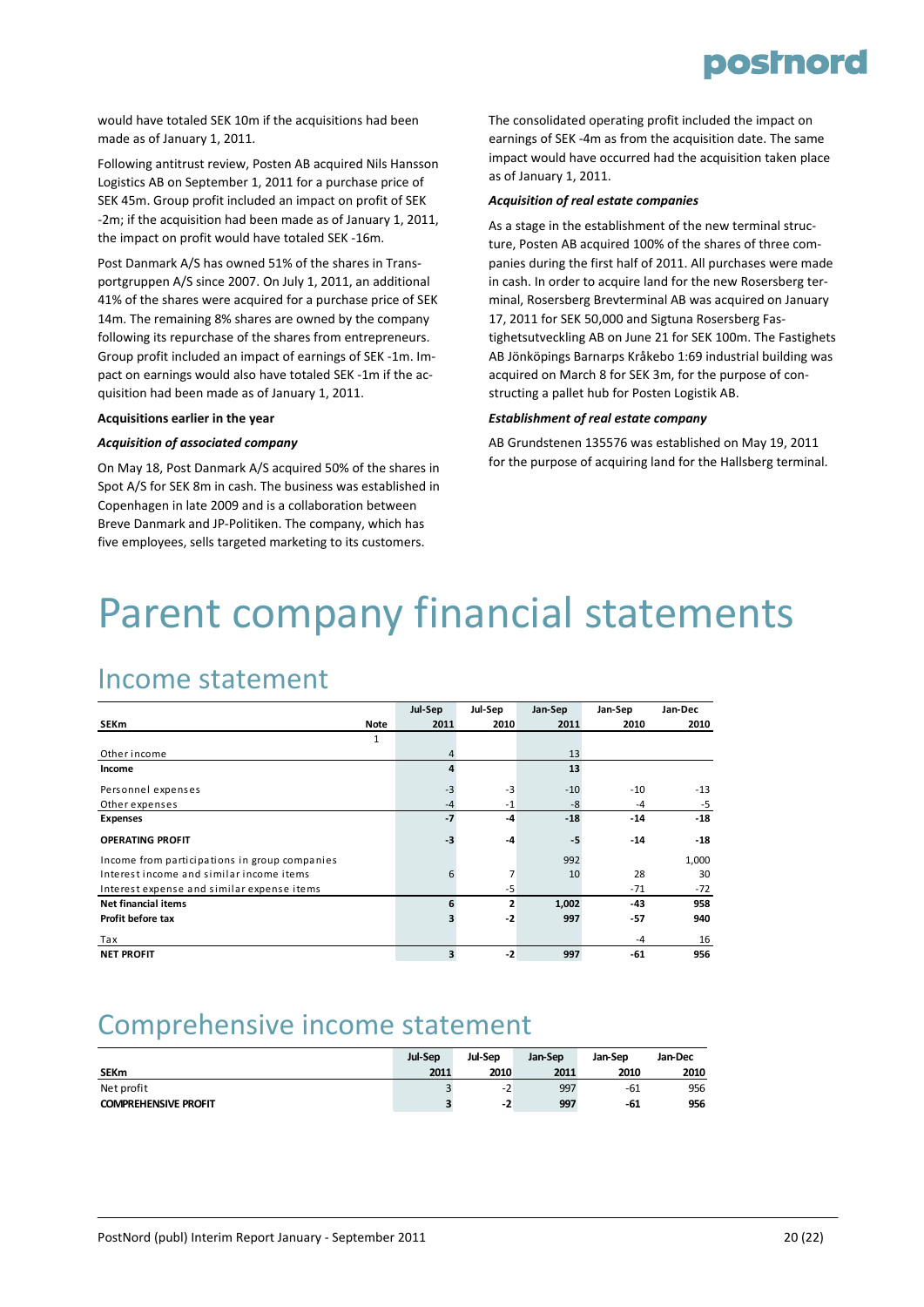### Balance sheets

|                               |                | Sep 30, | Sep 30, | Dec 31, |
|-------------------------------|----------------|---------|---------|---------|
| <b>SEKm</b>                   | Note           | 2011    | 2010    | 2010    |
|                               | 1              |         |         |         |
| <b>ASSETS</b>                 |                |         |         |         |
| Financial assets              | $\overline{2}$ | 12,476  | 12,476  | 12,476  |
| <b>Total fixed assets</b>     |                | 12,476  | 12,476  | 12,476  |
| Current receivables           |                | 1,270   | 199     | 1,270   |
| <b>Total current assets</b>   |                | 1,270   | 199     | 1,270   |
| <b>TOTAL ASSETS</b>           |                | 13,746  | 12,675  | 13,746  |
| <b>EQUITY AND LIABILITIES</b> |                |         |         |         |
| Equity                        |                | 13,741  | 12,672  | 13,744  |
| Current liabilities           |                | 5       | 3       | 2       |
| TOTAL EQUITY AND LIABILITIES  |                | 13,746  | 12,675  | 13,746  |
| Contingent liabilities        | 3              | 735     | 810     | 728     |

### Notes

#### **Note 1 Accounting principles**

The parent company essentially applies the same accounting principles as the group does, and thus applies RFR 2, Report‐ ing of Legal Entities. The differences between the parent company's and the group's accounting principles result from the parent company's limitations in applying International Financial Reporting Standards (IFRS) as a consequence of the Swedish Annual Accounts Act and the Law on Safeguarding of Pension Commitments, and are to some extent also based on tax considerations.

#### **Participations in subsidiaries, associated companies and joint ventures**

Participations in subsidiaries, associated companies and joint ventures are reported in the parent company using the ac‐ quisition cost method.

#### **Dividends**

Dividends from subsidiaries, associated companies and joint ventures are reported as revenue when right to the dividend is established. Anticipated dividends from subsidiaries are reported in cases where the parent company has the exclu‐ sive right to determine the size of the dividend and has made a decision on the size of the dividend prior to publication of the parent company's financial statements. If the carrying value of the parent company's holdings in the subsidiary, associated company or joint venture company exceeds the carrying amount in the financial statements, it is considered an indication of impairment and an impairment test shall be conducted.

#### **Employee benefits**

Pension commitments for civil servants covered by pension insurance plans are reported in the parent company as de‐ fined contribution plans. Other pension expenses are in‐ cluded under operating profit.

#### **Financial guarantees**

The parent company's financial guarantees consist mainly of guarantees for the benefit of subsidiaries and joint ventures.

Financial guarantees entail the company pledging to com‐ pensate the owner of a debt instrument for losses incurred in the event a debtor does not complete payment on the due date specified in the contract. To report financial guarantee agreements, the parent company applies RFR 2, which is somewhat more lenient than the rules in IAS 39 regarding financial guarantee contracts for the benefit of subsidiaries, associated companies and joint ventures. The parent com‐ pany reports financial guarantee agreements as provisions on the balance sheet when PostNord has a commitment for which payment is likely to be required to settle the commitment.

#### **Taxes**

The parent company reports untaxed reserves, including its deferred tax liability.

#### **Segment reporting**

The parent company's business activities consist of a sole operation, group functions.

#### **Note 2 Financial assets**

|                                | Jan-Sep | Jan-Sep Jan-Dec |        |
|--------------------------------|---------|-----------------|--------|
| <b>SEKm</b>                    | 2011    | 2010            | 2010   |
| Beginning balance              | 12.476  | 12.461          | 12.461 |
| Redemption, minority shares in |         |                 |        |
| Post Danmark A/S               |         | 19              | 19     |
| Deferred tax asset             |         | -4              | -4     |
| <b>Ending balance</b>          | 12.476  | 12.476          | 12.476 |

#### **Note 3 Contingent liabilities**

|                                                      | 30 Sep | 30 Sep 31 Dec |      |  |
|------------------------------------------------------|--------|---------------|------|--|
| <b>SEKm</b>                                          | 2011   | 2010          | 2010 |  |
| Guarantee commitment, PRI<br>Guarantees on behalf of | 656    | 740           | 656  |  |
| subsidiaries <sup>1)</sup>                           | 79     | 70            | 72   |  |
| Total                                                | 735    | 810           | 728  |  |

<sup>1)</sup> As of September 30, 2011, PostNord's subsidiary, Posten AB, had pledged a total of SEK 147m (168) on behalf of wholly‐owned